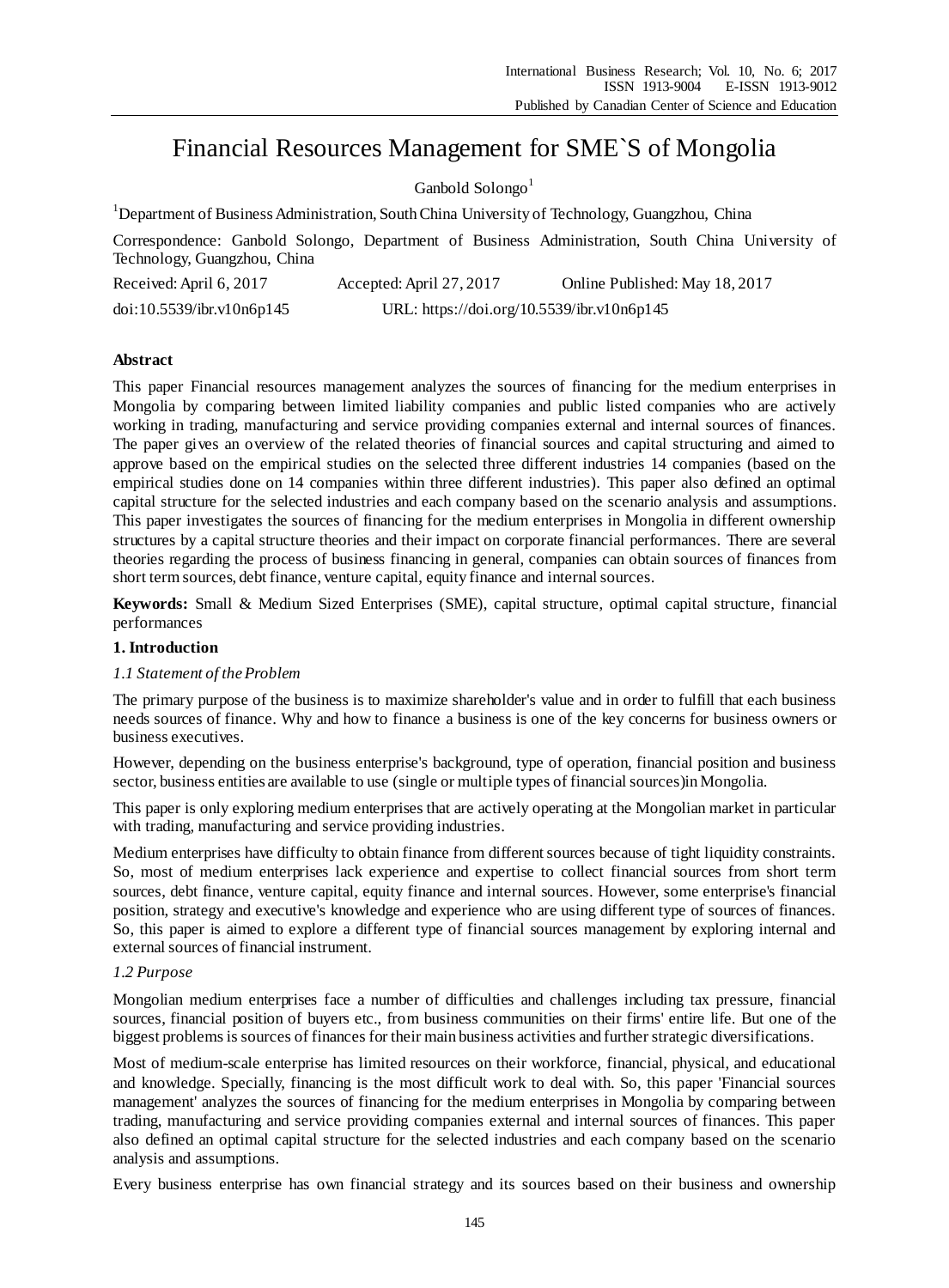structure. However, depending on their scope of business, they are using different sources of finances from different type of financial institutions such as local banks, international banks, SME funds etc..

Medium enterprises cannot operate properly without any funding. In order to create a fund, enterprises need to use some certain sources. But depending on the enterprise background and capacity, some sources of funding are limited for them.

# *1.3 Methodology*

The financial statements were obtained for selected 14 enterprises and they are categorized into three groups based on their business activities namely Manufacturing (5). Trading (5) and Service providers. From the financial statements, various financial ratios were derived. Using the financial ratios, the enterprises were ranked and categorized as well performing (WP) and non-well performing enterprises (NWP). At the same time, in order to compare a capital structuring, this paper also selected 13 companies who are publicly listed on the Mongolian Stock Exchange and calculated each industry beta that measure the volatility of the security in comparison to the TOP-20 index. Therefore, paper also calculated debt to equity ratio between industries and defined an existing capital structure that is aimed to compare between Limited Liability Company and public listed companies. Last chapter of the paper defines an optimal capital structure of the selected industries.

The paper uses carefully analyzed and chosen research methods and techniques, including the rationale behind a qualitative research approach. Additionally, the exploited data collection and analysis methods are characterized.

#### *1.4 Selected Enterprises*

In order to analyze and understand medium-sized enterprises sources of finances and its capital structures, this paper obtained financial statements for selected three industries from a primary source on both of Limited Liability Company and public listed companies.

Based on the collected data, this paper analyzed 14 companies, three (Note: numbers from 1-10 should be written out in sentances) years financial performances in 3 different industries. Selected industries are based on the majority number of business enterprises. A study is selected 14 enterprises based on the Top Taxpaying Mongolian Small and Medium Enterprises' (2016) by General Department by Taxation, Mongolia and categorized enterprises into 3 industries by business activities. Manufacturing (5), Trading (5) and Service providers (4). In order to keep confidentiality, names of the industries are not given here, instead codes are used. As of 4th quarter, 2015 there are 64, 301 actively operating business registers in Mongolia and based on the World Bank assumption 98% (63,014) are SMEs (population) based on the registered entities at National Statistics Office of Mongolia. This paper aimed to perform both of qualitative and quantitative analysis for the sources of finances for the selected enterprises, financial performance analysis for 3 consecutive years.

#### *1.5 Selected Medium-sized Enterprises*

This paper used selection methodology to define selected enterprises of 3 different industries financial statements of medium enterprises including 5 trading, 5 manufacturing and 4 service providing industries of Mongolia, totally 14 enterprises on 3 industries, during 2014 to 2016.



Figure 1. Population of the selected medium-sized enterprises

Trading Manufacturing Service provider *Source: Author's selected industries*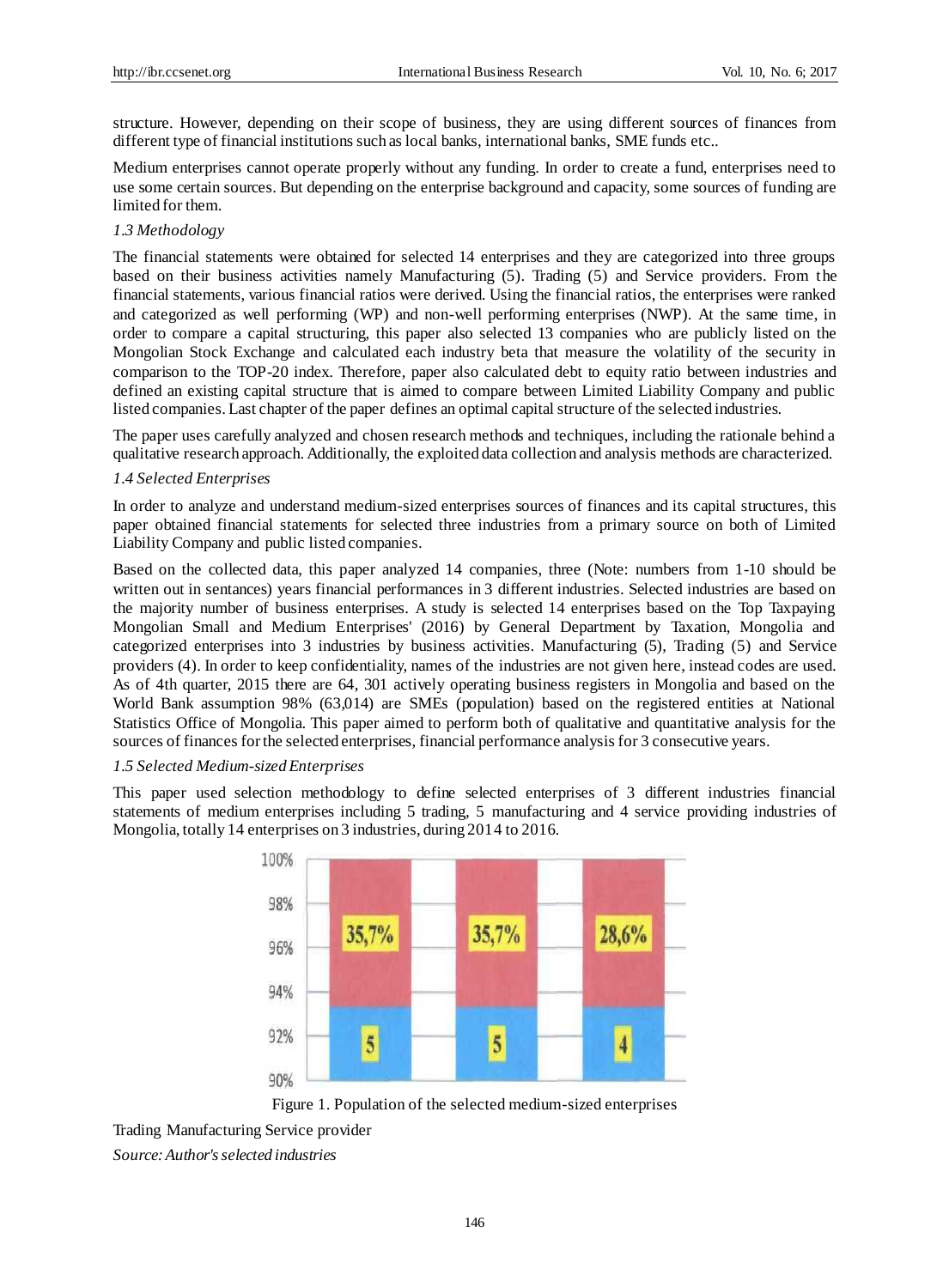# **2. Literature Review**

#### *2.1 General Review of the Literature*

This chapter reviewed the literature review and theoretical frameworks related with the sources of finances and enterprise capital structures including definition and types/classifications of sources of finances, definition of capital structure, Modigliani-Miller theorem, trade-off and pecking-order and agency theories. The theory of capital structure was initiated by Modigliani and Miller since 1958 discussing on the effect of capital structure on the firm value by concluding their work that the "capital structure is irrelevance" which means that the firm value was not influenced by the financial structure.

### *2.2 Introduction to Small and Medium Enterprises (SMEs)*

(Togtokhbuyan Lkhagvasuren, 2014), there is no single, uniformly accepted, definition of a small enterprise (Storey, 1994).

((OECD), 2005), Small and medium-sized enterprises (SMEs) are non-subsidiary, independent firms which employ less than a given number of employees. This number varies across countries. The most frequent upper limit designating an SME is 250 employees, as in the European Union. However, some countries set the limit at 200 employees, while the United States considers SMEs to include firms with fewer than 500 employees.

Essentially, small and medium enterprises definitions measured by firm size such as number of employees and annual turnover and which means firms differ in their levels of capitalization, sales and employment. In Mongolia, 'Law of Small-Medium Enterprise' of Mongolia (adopted in 27 June, 2007), as defined; a business is considered to be an SME if:

- Its number of employees are up to 9-19, annual sales turnover up to 50-250 million tugriks are small enterprises
- Its number of employees are up to 49-199, annual sales turnover up to 1.5 billion tugriks as defined by medium enterprises

Those who engage (Companies that engage…) in manufacturing, wholesaling, retailing, trading, service providing, individual or entities are defined as small and medium enterprises.

| Category | Sector               | Number of employees  | Annual revenue in MNT |
|----------|----------------------|----------------------|-----------------------|
| Medium   | Manufacturing        | No more than $>199$  | Up to $>1.5$ billion  |
|          | Wholesale trade      | No more than $>149$  | $Upto>1.5$ billion    |
|          | Retail trade         | No more than $> 199$ | $Upto>1.5$ billion    |
|          | <b>Services</b>      | No more than $> 49$  | $Upto>1.0$ billion    |
| Small    | Small Trade/services | No more than $> 9$   | Up to $>250$ million  |
|          | Manufacturing        | No more than $> 19$  | Up to $>250$ million  |

Table 1. SME Law of Mongolia (2007)

This paper analyzes external and internal sources of finances for selected 14 medium enterprises on 3 different industries in Mongolia. As of Q4, 2015 (Business register, NSO), there are 64,301 entities are registered at National Statistics Office and those entities are engaged in below industries.

# *2.3 Pecking order Hypothesis*

While the trade-off model of corporate leverage has to be considered the "mainstream" choice as the dominant capital structure theory today, there are several regularities in observed corporate behavior that it cannot explain. Three real-world patterns are particularly hard to reconcile with even the most sophisticated trade-off model:

- 1) Within almost every industry, the most profitable firms have the lowest debt ratios, which is exactly opposite of what the trade-off model predicts;
- 2) Leverage increasing events, such as a stock repurchase and debt-for-equity exchange offers are almost invariably associated with large positive abnormal returns for a company's stockholders, while leverage-decreasing events lead to stock price declines. According to the trade-off model, these events should both net out to zero abnormal returns, since some firms will be below their "optimal" debt level when they increase leverage, while others will be above the optimum;

3) Firms issue debt securities frequently, but seasoned equity issues are very rare. Announcements of new issues of seasoned equity are invariably greeted with a decline in the firm's stock price (Myers & Majluf, 1984). Donaldson (1961) has found a pecking order for how firms establish their long-term financing: Firms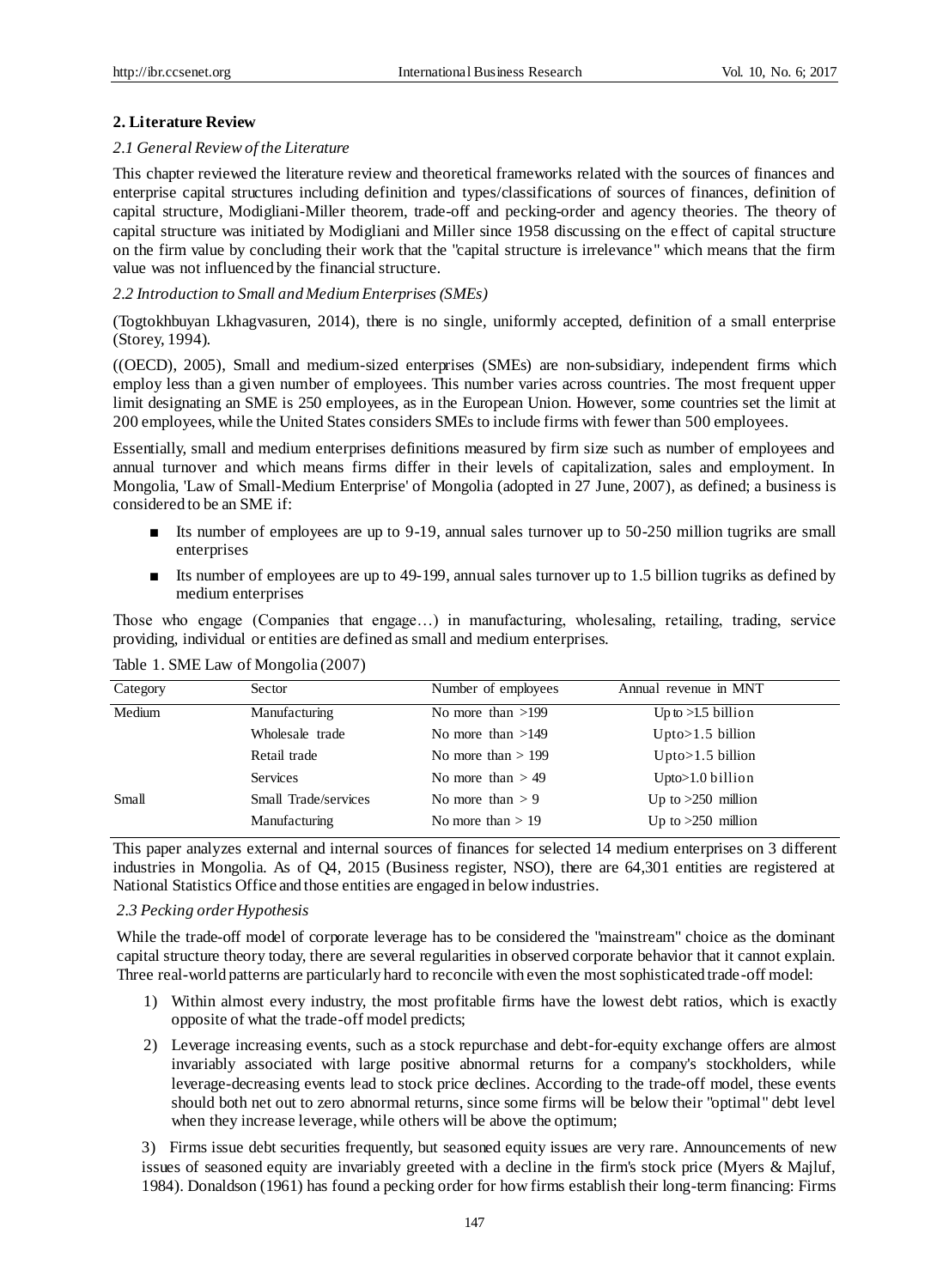prefer internal financing to external financing of any sort (debt or equity), when financing positive NPV projects. When a firm has insufficient cash flow from internal sources, it sells off part of its investment in marketable securities. As a firm is required to obtain more external financing, it will work down the pecking order of securities, starting with very safe debt, then progressing through risky debt, convertible securities, preferred stock, and lastly common stock.

The pecking order Hypothesis does not provide a formula for calculating an optimal capital structure but it helps to explain observed patterns regarding financing preferences.

Table 2. Number of business register in Mongolia (Q-4, 2015)

| <b>Divisions</b>                                                            | 2015 4/4 |
|-----------------------------------------------------------------------------|----------|
|                                                                             |          |
| Total                                                                       | 64.301   |
| Agriculture, forestry and hunting                                           | 3.329    |
| Mining and quarrying                                                        | 655      |
| Manufacturing                                                               | 5 1 7 6  |
| Electricity, gas and water supply                                           | 251      |
| Construction                                                                | 5 3 9 0  |
| Wholesale and retail trade, repair of motor vehicles, household goods 23415 |          |
| Hotels and restaurants                                                      | 1957     |
| Transport, storage and communications                                       | 2 2 9 6  |
| Financial services                                                          | 1830     |
| Real estate, renting and other business activities                          | 6121     |
| Public administration and defense, compulsory social security               | 1434     |
| <b>Education</b>                                                            | 2973     |
| Health and social work                                                      | 3 116    |
| Other community, social and personal services                               | 6334     |
| Extra-territorial organization and bodies                                   | 24       |

Most of active establishment entities had 1-9 employees and majority of them are limited liability companies as registered by Q3, 2015 (Business register, NSO).

Table 3. Number of business register by employees in Mongolia (Q-3, 2015)

| Business Register | $Q-3$ , $2015$      |       |       |       |
|-------------------|---------------------|-------|-------|-------|
|                   | Number of employees |       |       |       |
|                   | 1-9                 | 10-19 | 20-49 | $50+$ |
| Total             | 54 5 14             | 4936  | 3853  | 2408  |

World Bank (2014) stated that SMEs make up 98% of all enterprises in Mongolia (about 80% of which are microenterprises). They contribute 25% to GDP and employ 52% of the workforce.

# *2.4 Signaling Hypothesis*

- 1. What is valued in the market place is the perceived returns for the firm. However, managers of the firm have access to information about the firm that the public does not have access to. Therefore managers might select to use financial policy decisions to convey this information to the market.
- 2. The signaling Hypothesis suggests that a higher financial leverage can be used by managers to signal an optimistic future for the firm. Unsuccessful firms cannot mimic these signals because such firms do not have sufficient cash flow to back them up (Ross, 1977).
- 3. The signaling Hypothesis offers a good prediction of the market responses to the different types of security issues. Debt issues are signaling good news, and are greeted with a positive stock price response, while equity issues signal bad news, so that it brings a decline of stock price. However, observed capital structure patterns suggest that the signaling Hypothesis does not predict actual behavior very well. For example, leverage ratios have been found to be inversely related to profitability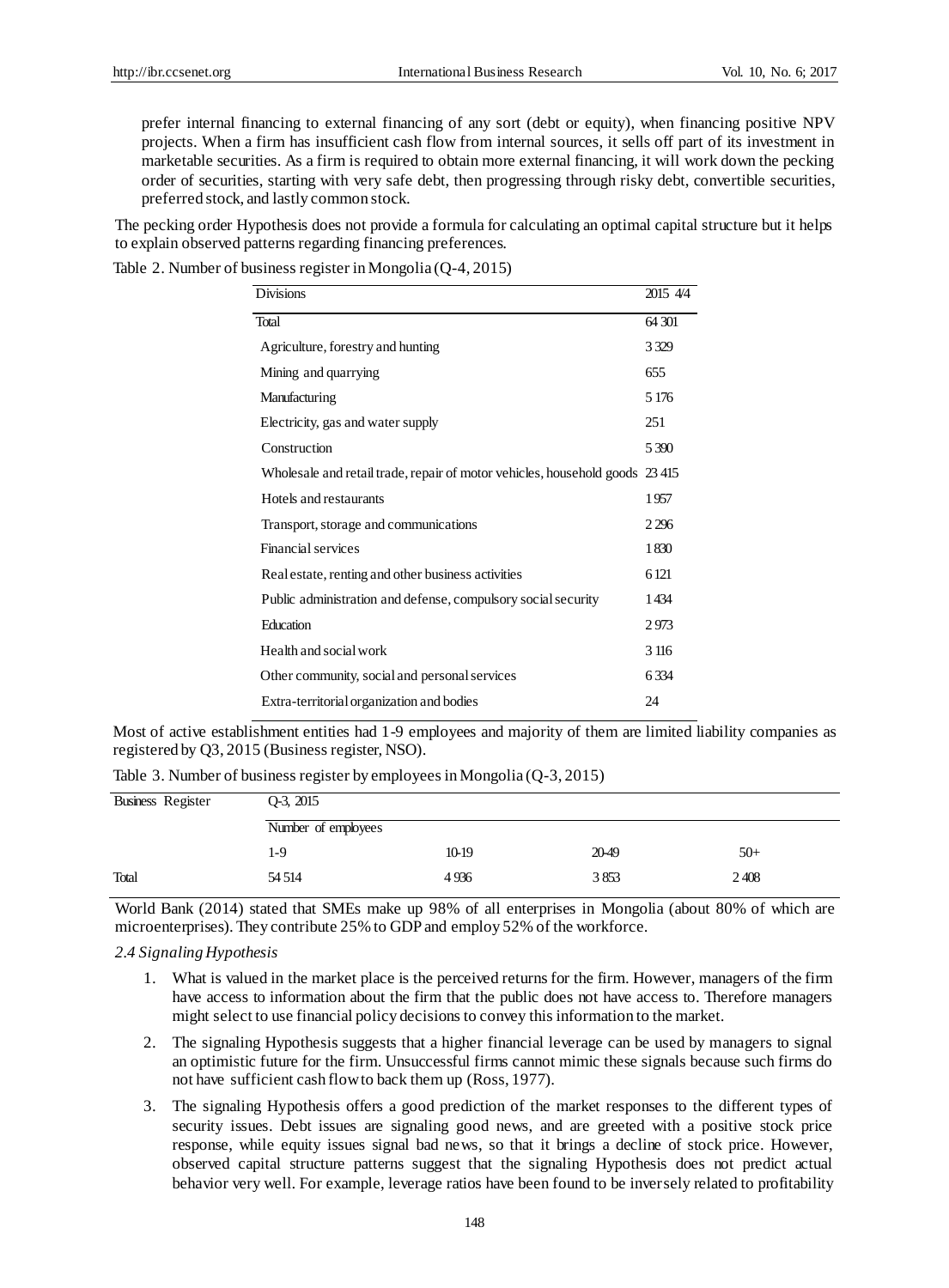in most industries and not directly related as the signaling Hypothesis predicts them to be.

4. Another proof to be found is that the signaling hypotheses predicts that industries with extensive growth options and other intangible assets should employ more debt than mature and tangible-asset wealthy industries, since growth companies have more severe information asymmetry problems, and therefore have a greater need for signaling. However, the total opposite has been found in empirical studies. It can therefore be concluded that the signaling Hypothesis does not explain the real world of modern corporate finance very well (Megginson, 1997).

#### *2.5 Optimal Capital Structure*

The optimal capital structure is the mix of debt and equity that maximizes a firm's return on capital, thereby maximizing its value. The target (optimal) capital structure is simply defined as the mix of debt, preferred stock and common equity that will optimize the company's stock price. Capital structure of a firm is determined by various internal and external factors. Following are the main factors which affect the capital structure decision.

# *2.6 Factors Determining Capital Structure*

Table 4. Factors determining capital structure

| Trading on Equity             | The word "equity" denotes the ownership of the company. Trading on equity means<br>taking advantage of equity share capital to borrowed funds on reasonable basis. It refers<br>to additional profits that equity shareholders earn because of issuance of debentures and<br>preference shares. It is based on the thought that if the rate of dividend on preference<br>capital and the rate of interest on borrowed capital is lower than the general rate of<br>company's earnings, equity shareholders are at advantage which means a company should<br>go for a judicious blend of preference shares, equity shares as well as debentures. Trading<br>on equity becomes more important when expectations of shareholders are high. |
|-------------------------------|-----------------------------------------------------------------------------------------------------------------------------------------------------------------------------------------------------------------------------------------------------------------------------------------------------------------------------------------------------------------------------------------------------------------------------------------------------------------------------------------------------------------------------------------------------------------------------------------------------------------------------------------------------------------------------------------------------------------------------------------|
| Degree of control             | In a company, it is the directors who are so called elected representatives of equity<br>shareholders. These members have got maximum voting rights in a concern as compared<br>to the preference shareholders and debenture holders. Preference shareholders have<br>reasonably less voting rights while debenture holders have no voting rights. If the<br>company's management policies are such that they want to retain their voting rights in<br>their hands, the capital structure consists of debenture holders and loans rather than equity<br>shares.                                                                                                                                                                         |
| Flexibility of financial plan | In an enterprise, the capital structure should be such that there is both contractions as well<br>as relaxation in plans. Debentures and loans can be refunded back as the time requires.<br>While equity capital cannot be refunded at any point which provides rigidity to plans.<br>Therefore, in order to make the capital structure possible, the company should go for issue<br>of debentures and other loans.                                                                                                                                                                                                                                                                                                                    |
| Choice of investors           | The Company's policy generally is to have different categories of investors for securities.<br>Therefore, a capital structure should give enough choice to all kind of investors to invest.<br>Bold and adventurous investors generally go for equity shares and loans and debentures<br>are generally raised keeping into mind conscious investors.                                                                                                                                                                                                                                                                                                                                                                                    |
| Capital market condition      | In the lifetime of the company, the market price of the shares has got an important<br>influence. During the depression period, the company's capital structure generally<br>consists of debentures and loans. While in period of boons and inflation, the company's<br>capital should consist of share capital generally equity shares.                                                                                                                                                                                                                                                                                                                                                                                                |
| Period of financing           | When company wants to raise finance for short period, it goes for loans from banks and<br>other institutions; while for long period it goes for issue of shares and debentures.                                                                                                                                                                                                                                                                                                                                                                                                                                                                                                                                                         |
| Cost of financing             | In a capital structure, the company has to look to the factor of cost when securities are<br>raised. It is seen that debentures at the time of profit earning of company prove to be a<br>cheaper source of finance as compared to equity shares where equity shareholders<br>demand an extra share in profits.                                                                                                                                                                                                                                                                                                                                                                                                                         |
| Stability of sales            | An established business which has a growing market and high sales turnover, the<br>company is in position to meet fixed commitments. Interest on debentures has to be paid<br>regardless of profit. Therefore, when sales are high, thereby the profits are high and<br>company is in better position to meet such fixed commitments like interest on debentures<br>and dividends on preference shares. If company is having unstable sales, then the<br>company is not in position to meet fixed obligations. So, equity capital proves to be safe<br>in such cases.                                                                                                                                                                   |
| Sizes of a company            | Small size business firm's capital structure generally consists of loans from banks and<br>retained profits. While on the other hand, big companies having goodwill, stability and an<br>established profit can easily go for issuance of shares and debentures as well as loans and<br>borrowings from financial institutions. The bigger the size, the wider is total<br>capitalization.                                                                                                                                                                                                                                                                                                                                              |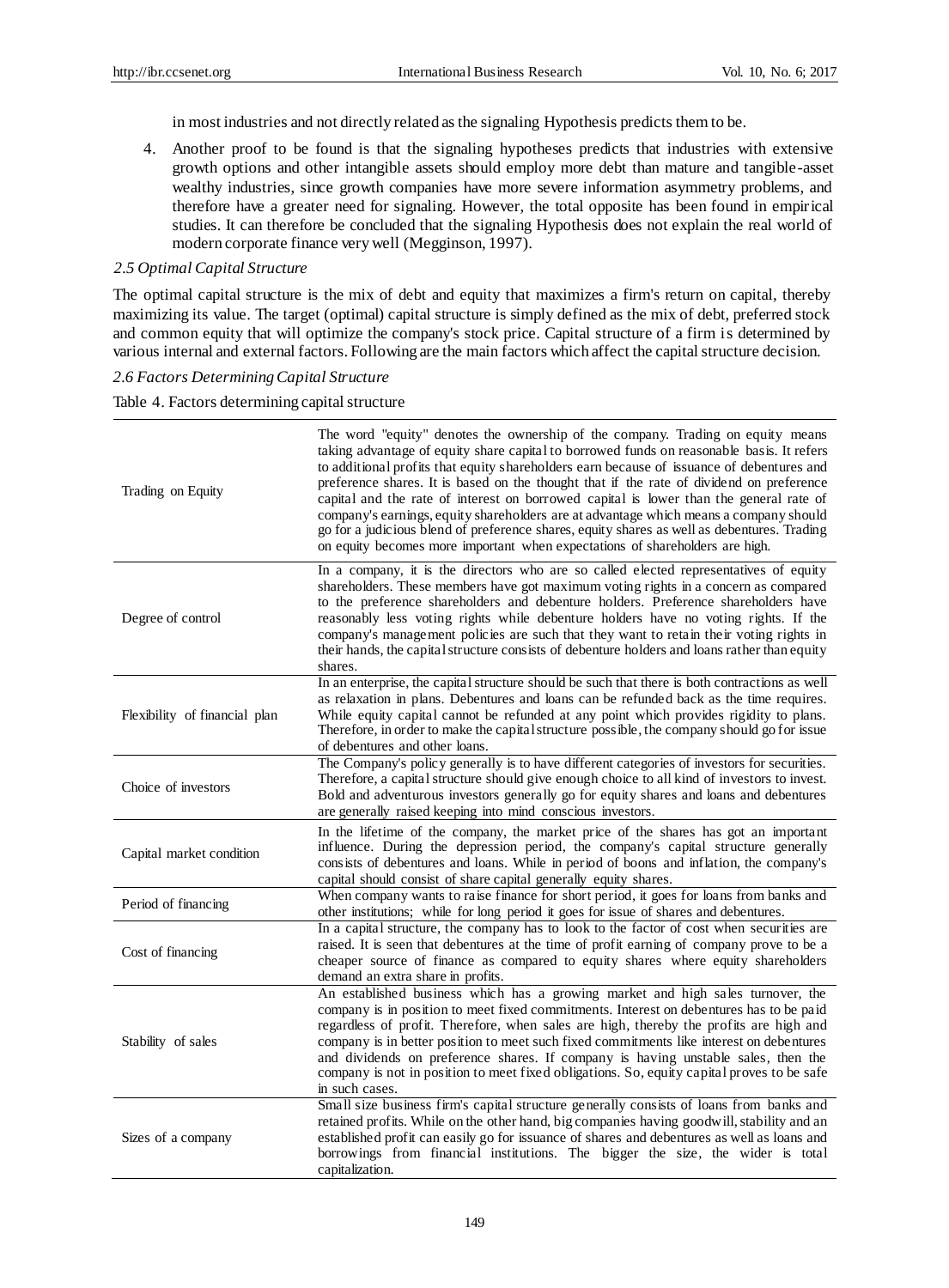# *2.7 Theoretical Framework for Sources of Finances*

# 2.7.1 Definition of Sources of Finances

Finance is the lifeblood of business concern, because it is interlinked with all activities performed by the business concern.

Based on the definition of (C.Paramasivan), sources of finance mean the ways for mobilizing various terms of finance to the industrial concern. Sources of finance state that, how the companies are mobilizing finance for their requirements. The both new and existing companies need amount of financial resources to meet the long-term and short-term requirements such as purchasing of fixed assets, construction of office building, purchase of raw materials and day-to-day expenses.

# 2.7.2 Financial Leverage and Capital Structure

Firm specific factors, firm ownership factors and country specific factors that affect the corporate financing patterns and have impact on firm's financial performance. A firm's capital structure (or financial Based on the above stated theories, this thesis will define an optimal target structure of selected 3 industries, 14 companies.

# 2.7.3 Definition of Capital Structure

Definitions initiated the meaning and objective of the capital structures.

- According to the definition of Gerestenbeg, "Capital Structure of a company refers to the composition or make up of its capitalization and it includes all long-term capital resources".
- According to the definition of James C. Van Home, "The mix of a firm's permanent long-term financing represented by debt, preferred stock, and common stock equity".
- According to the definition of Presana Chandra, "The composition of a firm's financing consists of equity, preference, and debt". 48 Financial Management
- According to the definition of R.H. Wessel, "The long term sources of fund employed in a business enterprise".

Paramasivan defined that (Chapter-5, Financial Management, 2008) capital is the major part of all kinds of business activities, which are decided by the size, and nature of the business concern. Capital may be raised with the help of various sources. If the company maintains proper and adequate level of capital, it will earn high profit and they can provide more dividends to its shareholders.

Financing patterns formal researches started by 2 Nobel laureates, Franco Modigliani and Merton Miller (1958) presented the capital structure irrelevance theory. Modigliani and Miller theory (1958) which was on restrictive assumptions was also under constant focus for other researchers, Myers (1984).

# 2.7.4 Modigliani-Miller Theorem

The theory of business finance in a modern sense starts with the Modigliani and Miller (1958) capital structure irrelevance proposition. Before Modigliani and Miller, there was no generally accepted theory of capital structure.

They start by assuming that the firm has a particular set of expected cash flows. When the firm chooses a certain proportion of debt and equity to finance its assets, all that it does is to divide up the cash flows among investors. Investors and firms are assumed to have equal access to financial markets, which allows for leverage. The investor can create any leverage that was wanted but not offered, or the investor can get rid of any leverage that the firm took on but was not wanted. As a result the leverage of the firm has no effect on the market value of the firm.

There are two fundamentally different types of capital structure irrelevance propositions. The classic arbitrage-based irrelevance propositions provide settings in which arbitrage by investors keeps the value of the firm independent of its leverage.

# 2.7.5 Savings and Credit Cooperatives

According to FRC, there are close to 200 SCCs in Mongolia having an asset size of about USD 40 million in total. Regarding their asset size, SCCs have less than 0.5% share in Mongolia's financial sector.

SCCs serve about 27,000 customers, most of which are low-income rural households. Similar to NBFIs, SCCs are licensed, regulated, and supervised by the FRC. The services provided by SCCs are: loans (only to members), payment guarantee, currency exchange, remittances, factoring, leasing, short-term investment, trust funds, and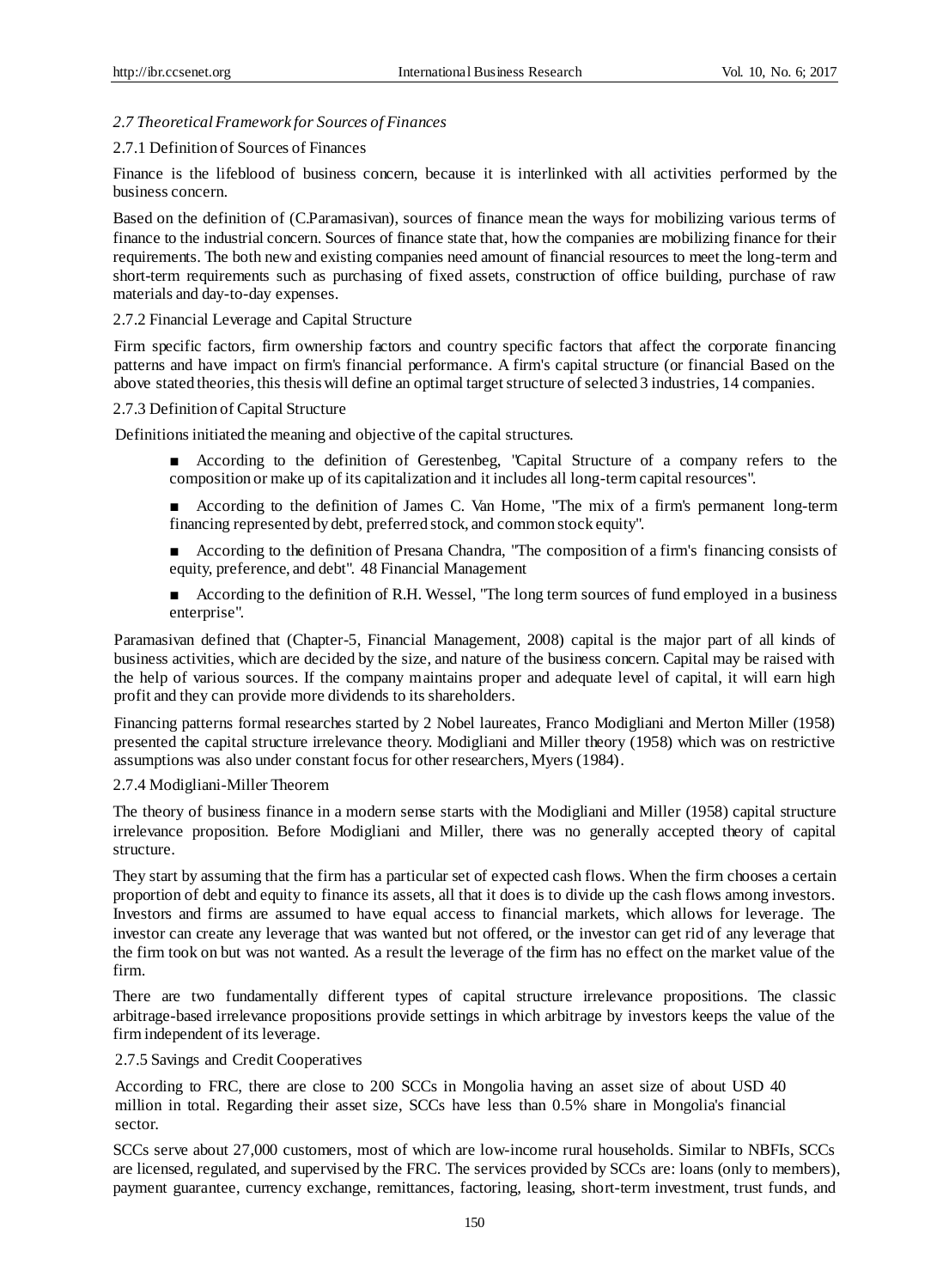electronic payments. According to the Mongolian Confederation of Credit Unions, most members of SCCs are women. SCCs clients mostly work in the informal sector and have no capacity to borrow at banks or NBFI

# 2.7.6 Support Institutions for SMEs

Mongolia has recognized the potential of SMEs and has established several programs to support SMEs in the terms of funding and capacity building. The Ministry of Labor (MOL) assumes the overall regulatory role.

The SME Development Department unit at the MOL is the only department authorized by law to undertake the regulatory changes relevant for SMEs. On behalf of the government, the MOL so far has initiated two large-scale national programs for the development of SMEs. While the first program implemented between 1999-2004 prioritized issues related to infrastructure, the second program, launched in 2006 and accomplished in 2012, focused upon enhancement of the legal and policy framework, in particular the law on SMEs, Law on Legal Status of Industries, Law on Science and Technology and the Law on Credit Guarantee Fund enacted in this period.

Other programs launched by MOL were the SME support program and SME support fund, providing training through public bodies and loans at below-market rates through commercial banks. Furthermore, international agencies and NGOs provide various kinds of support to Mongolian SMEs and initiated a series of programs combining capacity building activities and financial support.

# 2.7.7 Mongolian Financial Sector Overview

Mongolian financial sector consists of the banking sector and non-bank financial institutions, (NBFIs) such as, savings and credit cooperatives (SCCs), securities and brokerage firms and insurance companies. (Securities, 2015), financial sector has been and is the fastest growing sector of Mongolia since 2010. It has grown 20% in 2014 and accounts for 5% of total GDP of 2014.



Figure 2. Financial institutions structure by their assets

 As of December 2014, Mongolian financial sector is consisting of 13 commercial banks, 1 development bank, 195 small NBFIs, 159 savings & credit cooperatives and 17 insurance companies.

More than 96% percent of financial sector assets are held by the commercial banks as of 2014.

 According to the consolidated balance of the savings and credit cooperatives as of December 2014 (compiled by the FRC) total asset of the savings and credit cooperatives 80,527.8 mill tugriks, which accounts for only 3% of total bank assets.

Total profit of the total savings and credit cooperatives was 3,968.9 million tugriks in 2014, 2.5% lower than the previous year.

There are totally 17 insurance companies are operating in Mongolia and total assets of these companies reached to 152,522.8 million in 2014, which increased by 40.4% from 2013 level.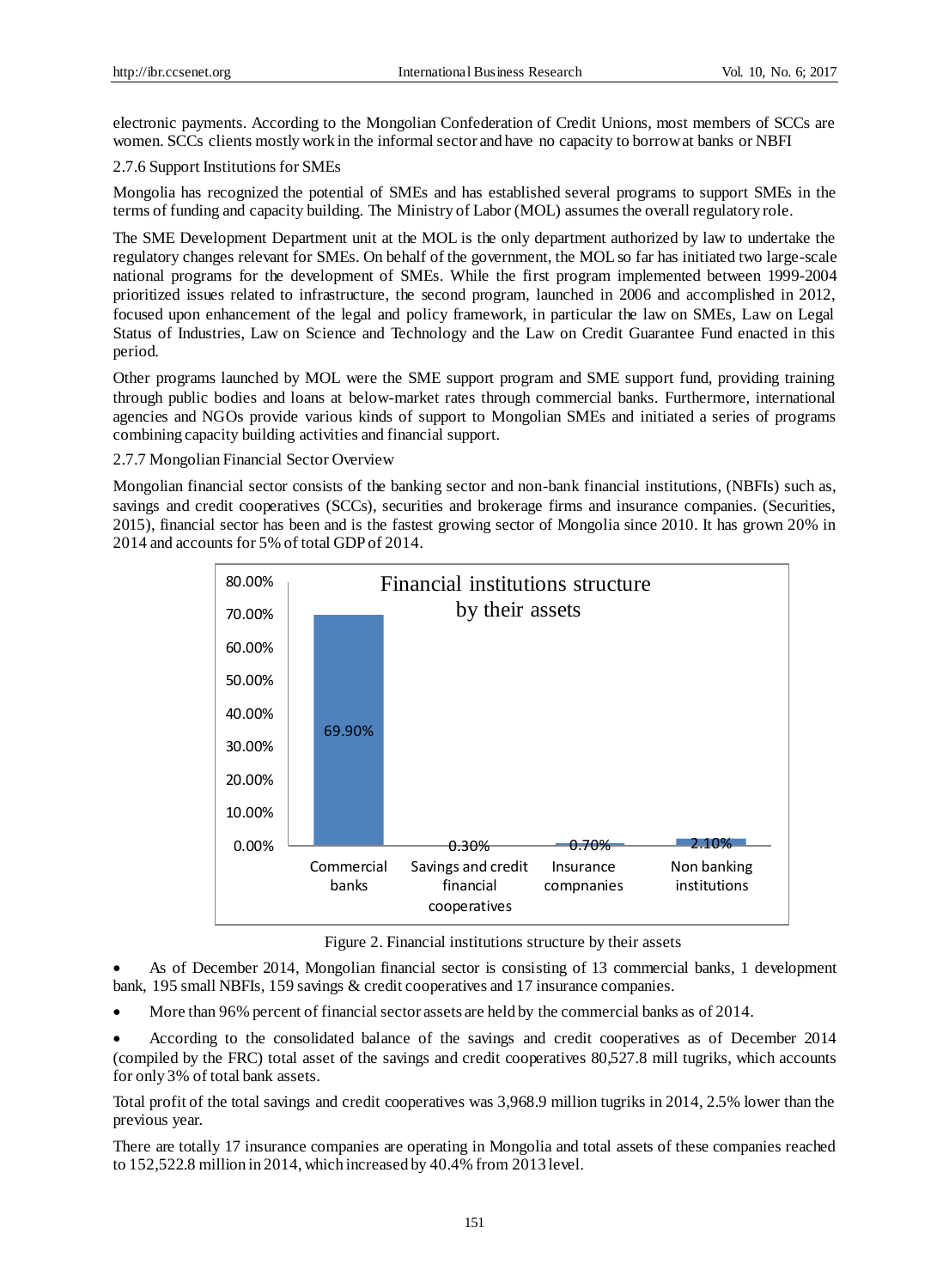# **3. Hypotheses**

# **Statement of the Hypothesis**

Based on the literature review and theoretical studies, this paper defined below Hypothesis.

- 1. Hypothesis-1: Sources of finance varies with type of industries
- 2. Hypothesis-2: Sources of finance varies by enterprise's financial performances
- 3. Hypothesis-3: Enterprise capital structure varies with type of industries
- 4. Hypothesis-4: Capital structure varies by type of ownership
- 5. Hypothesis-5: Optimal capital structure varies by type of industries

# **4. Methods and Procedures**

In order to confirm the above Hypothesis, as the first step, all the possible sources of finances, available in literature are listed. However, during this empirical study, it was observed that all the sources of finances are not exactly used by the Medium Enterprises. Based on the financial statements of the selected Medium enterprises, the following major sources of finances are identified.

# *4.1 Data and Methodology*

The financial statements were obtained for selected 14 enterprises and they are categorized into three groups based on their business activities namely Manufacturing (5), Trading (5) and Service providers. From the financial statements, various financial ratios were derived. Using the financial ratios, the enterprises were ranked and categorized as well performing (WP) and non-well performing enterprises (NWP). In the same time, in order to compare a capital structuring, this paper also selected 13 companies who are publicly listed at the Mongolian Stock Exchange and calculated each industry beta that measure the volatility of the security in comparison to the TOP-20 index. Therefore, paper also calculated debt to equity ratio between industries and defined an existing capital structure that is aimed to compare between Limited Liability Company and public listed companies. Last chapter of the paper is defined an optimal capital structure of the selected industries.

The paper carefully analyzed and chosen research methods and techniques are described, including the rationale behind a qualitative research approach. Additionally, the exploited data collection and analysis methods are characterized.

# *4.2 Selected Enterprises*

In order to analyze and understand medium-sized enterprises sources of finances and its capital structures, this paper obtained financial statements for selected 3 industries from a primary source on both of Limited Liability Company and public listed companies.

Based on the collected data, this paper analyzed 14 companies, 3 years financial performances in 3 different industries. Selected industries are based on the majority number of business enterprises. A study is selected 14 enterprises based on the Top Taxpaying Mongolian Small and Medium Enterprises" (2014) by General Department by Taxation, Mongolia and categorized enterprises into 3 industries by business activities. Manufacturing (5), Trading (5) and Service providers (4). In order to keep confidentiality, names of the industries are not given here, instead codes are used. As of 4th quarter, 2015 there are 64, 301 actively operating business registers in Mongolia and based on the World Bank assumption 98% (63,014) are SMEs (population) based on the registered entities at National Statistics Office of Mongolia.

# *4.3 Data Collection*

Data collection instruments for this paper are based on the mixture of observation grid study and scenario analysis and assumptions. AH financial statements for the selected enterprises are collected from its primary and secondary sources.

This paper used all reliable and official sources for the data collections. Data collection sources include:

- Online sources (reliable and official sources) such as www.nso.mn, www.1212.mn, www.sme.gov.mn, www.worldbank.com, www.mongolbank.mn, www.oecd.org, www.frc.mn, www.mse.mn, www.mse.mn, www.imf.com etc.,
- Official textbooks (Corporate finance. Fundamental of Financial Management, Research Methods, Statistics etc.,)
- Previous studies and researches (Regarding the financing pattern, capital structure,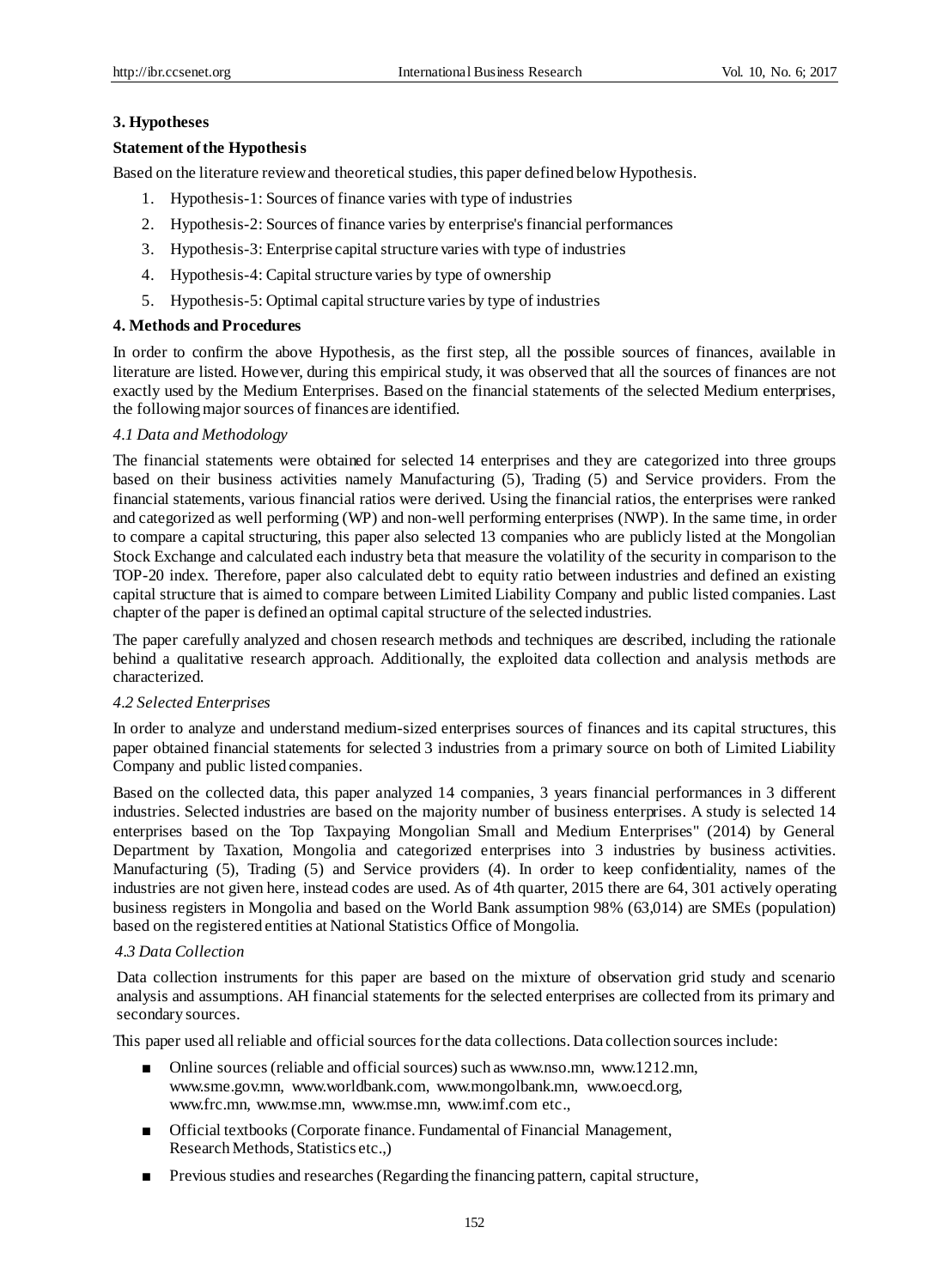SME etc.,) from EBSCO system

■ Scenario analysis and assumptions for selected companies

Data collection process continued 4 weeks after defined all reliable and official sources.

### *4.4 Data Analysis*

Data analysis procedures implemented based on the Gant-chart paper project implementation plan. Data analysis process completed 4 weeks after collected all required data. Each process's improvement done by paper mentors guideline on weekly basis.

Literature review and theoretical framework sessions used Mendeley Desktop and sampled company's financial performance analysis calculated at Microsoft Excel.

This paper analysis used below software for data analysis:

- Mendeley Desktop (Free reference manager and PDF organizer)
- Microsoft Word 2010
- Microsoft Excel 2010
- Microsoft ThinkCell 2010
- Microsoft Visio (Professional Flow Chart and Diagram Software)

This paper used arithmetic mean (an average is the sum of a list of numbers divided by the number of numbers in the list) method for financial statement analysis and industry average.

This paper calculated enterprise's financial performance analysis per each enterprise (based on the financial statement 2012-2014). But before calculating ratio analysis, this is calculated average basis on the 3 years data (But, in some cases, depending on the given set of numbers, average is calculated by each year that means in case only 2 years revenue available, calculated 2 years average). Main reason for choose in average is in statistics, an average is defined as the number that measures the central tendency of a given set of numbers. So, in order to measure a central tendency this paper calculated averages per each set of numbers. In order to show an industry tendency it's also calculated

- Mean (arithmetic mean are that helps to measures of central tendency),
- Standard deviation (STDEV) (a measure that is used to quantify the amount of variation or dispersion of a set of data values),
- Coefficient variation (CV) (Measure of the dispersion of data points in a data series around the mean)
- Standard error (SE) (standard deviation of the sampling distribution of a statistic)
- Confidence interval (CI) is a type of interval estimate of a population parameter

#### *4.5 Limitations and Delimitations*

This paper has a limitation to identify all potential sources of finances for Mongolian medium-sized enterprises. Regarding the sampling, there are also certain limitations and this paper analyzed only 14 companies, 3 years financial performances (2012-2014) in 3 different industries. Any further improvement, it's better to analyze on more enterprises up to 5 different industries, 5 years financial performances by sampling method basis. In order to make an industry comparison researches, it's better to select enterprises by its main business sectors such as mining, construction etc., In this paper, I categorized enterprises into 3 different industries, however some of the selected industries example in manufacture different range of products including socks, textiles, noodles, iron, concrete, etc.,

Initial idea for this paper was to organize an interview based questionnaire for selected companies and explore their existing sources of finances and define some of influential factors to obtain sources of finances. However, this paper is aimed to concentrate on the quantitative analysis for the sources of finances and capital structuring and its optimal structure assumptions. So, all analysis aimed to define existing sources of finances for different industries and its existing capital structure and assumption of an optimal capital structures.

In order to keep selected companies confidentiality, this paper used a 2 x multiplier on the all collected financial statement data that means all calculated primary variables are converted into multiplier before all financial performance calculations.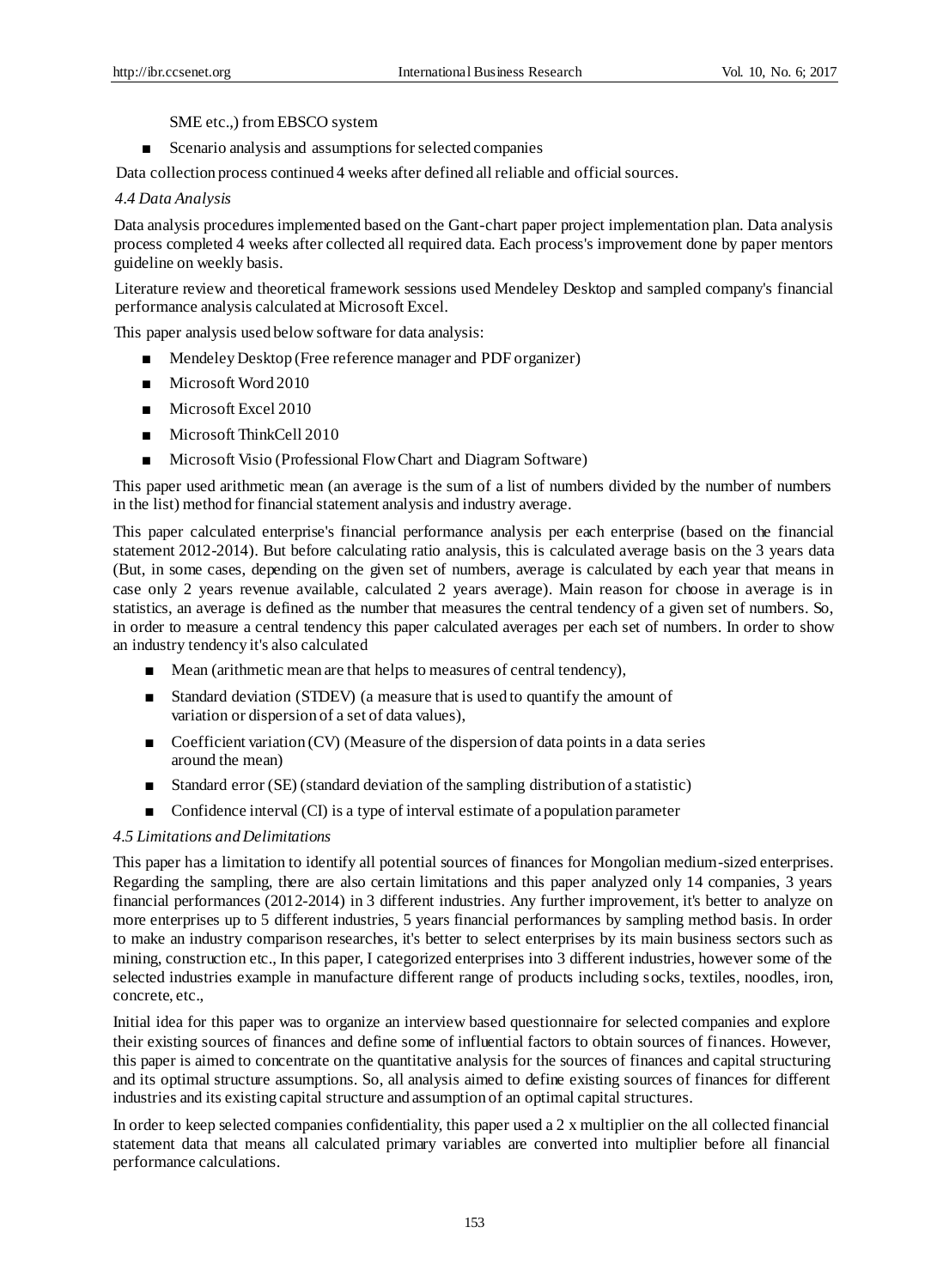# **5. Empirical Findings**

This paper is aimed to define sources of finances of different type of industries including trading (5), manufacturing (5) and service providing (4) medium enterprises (total 14 companies) that are actively operating their business during the selected period (2012-2014) in Mongolian market.

*5.1 Hypothesis-1: Sources of Finance Varies with Type of Industries*

In order to confirm above Hypothesis, this research listed all sources of finances on theories. However, during this empirical study all of sources of finances are not exactly used in a real life that approved based on the observatory analysis. Medium enterprises only use below listed sources of finances is commonly that are stated by numeral parameters on their financial statements.

|                    |                           | Trading          | Manufact<br>uring | Service<br>providing | Using<br>sources | Total<br>companies |
|--------------------|---------------------------|------------------|-------------------|----------------------|------------------|--------------------|
| Short term         | Overdrafts                | 5                | $\overline{4}$    | 3                    | 12               | 14                 |
|                    | Short-term loans          | 3                | 3                 | 1                    | 7                | 14                 |
|                    | Trade credit              |                  |                   |                      | $\overline{0}$   | 14                 |
|                    | Leasing                   |                  |                   |                      | $\theta$         | 14                 |
| Long term          | <b>Bonds</b>              | 1                | 3                 | $\mathbf{1}$         | 5                | 14                 |
|                    | Security                  |                  |                   |                      | $\overline{0}$   | 14                 |
| Venture<br>capital | Venture capital           | $\boldsymbol{0}$ | 3                 | $\mathbf{1}$         | $\overline{4}$   | 14                 |
| Equity             | Ordinary shares           | 5                | 5                 | 4                    | 14               | 14                 |
| finance            | Stock market listing      |                  |                   |                      | $\mathbf{0}$     | 14                 |
| Internal           | Retained earnings         | 4                | 5                 | 3                    | 12               | 14                 |
| sources            | Increasing WCM efficiency |                  |                   |                      | $\theta$         | 14                 |
|                    | Dividend                  |                  |                   |                      | $\overline{0}$   | 14                 |
|                    | Stock split               |                  |                   |                      | $\overline{0}$   | 14                 |
|                    | Share repurchase          |                  |                   |                      | $\overline{0}$   | 14                 |
|                    | Total                     | 18               | 23                | 13                   | 54               | 14                 |

Table 5. Sources of finances by industries

Author's empirical study result

Based on this empirical study, there are only 6 popular sources of finances for medium enterprises that are including, ordinary shares (14 out of 14), overdrafts (14 out of 14), retained earnings (12 out of 14), short-term loans (17 out of 14), bonds (5 out of 14) and venture capitals (4 out of 14). TOP-3 sources of finances are including ordinary shares (100% of selected industries), overdrafts (86% of selected industries) and retained earnings (86% of selected industries). That means medium enterprise has a trend that mainly uses internal sources including ordinary shares, overdrafts and retained earnings.

Table 6. Top sources of finances by industries

|                     |                      | Trading        | Manufact<br>uring | Service<br>providing | Using<br>sources | Total<br>companies | Percent<br>age | Ranking        |
|---------------------|----------------------|----------------|-------------------|----------------------|------------------|--------------------|----------------|----------------|
| Equity<br>finance   | Ordinary<br>shares   | 5              | 5                 | $\overline{4}$       | 14               | 14                 | 100%           |                |
| Short term          | Overdrafts           | 5              | $\overline{4}$    | 3                    | 12               | 14                 | 86%            | 2              |
| Internal<br>sources | Retained<br>earnings | $\overline{4}$ | 5                 | 3                    | 12               | 14                 | 86%            | 2              |
| Short term          | Short-term<br>bans   | 3              | 3                 |                      | 7                | 14                 | 50%            | 3              |
| Long term           | <b>Bonds</b>         | 1              | 3                 |                      | 5                | 14                 | 36%            | $\overline{4}$ |
| Venture<br>capital  | Venture<br>capital   | $\theta$       | 3                 |                      | 4                | 14                 | 29%            | 5              |
|                     | Total                | 18             | 23                | 13                   | 54               | 14                 |                |                |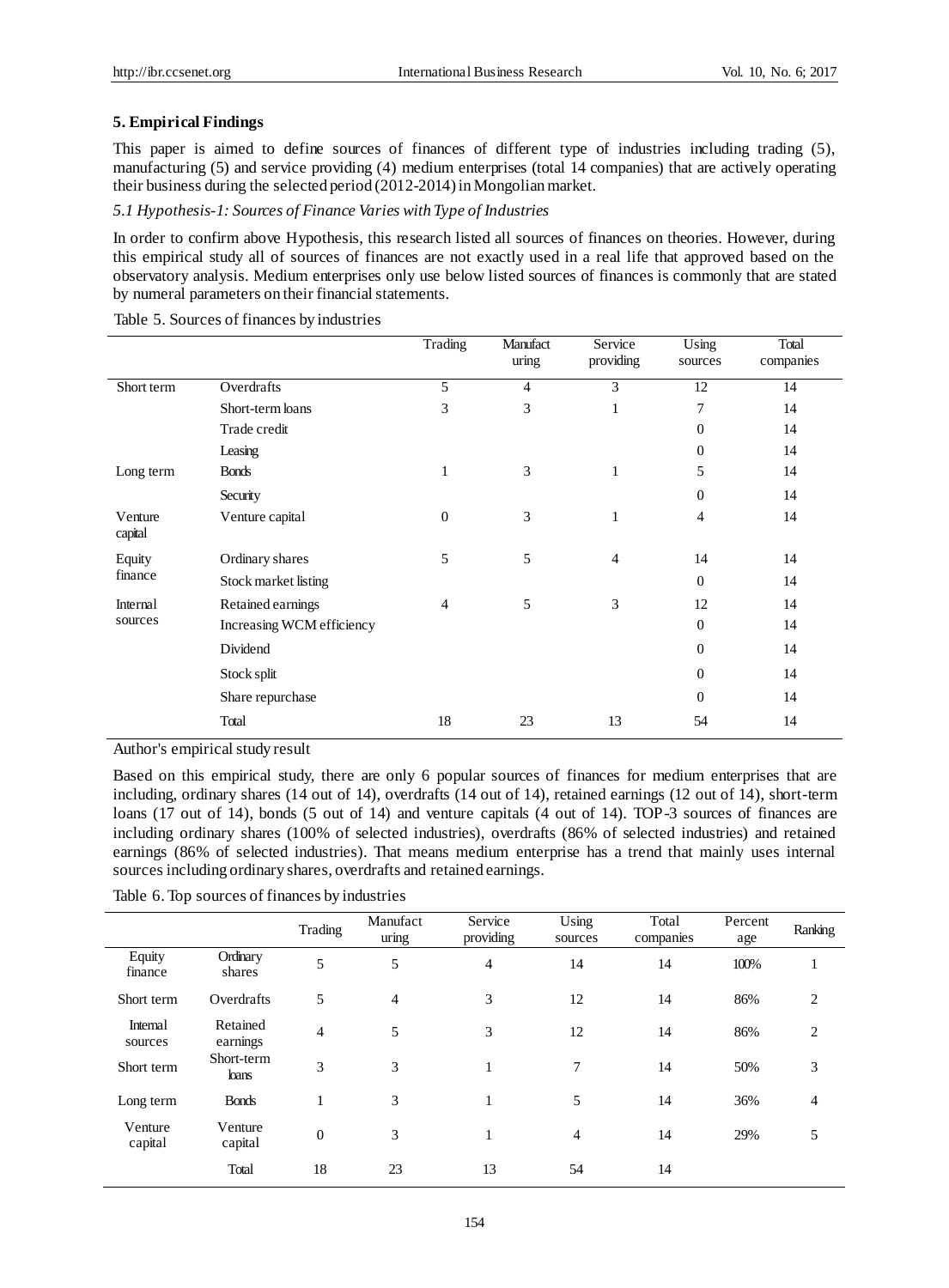# Author s empirical study result

In order to approve estimated Hypothesis-1, this paper defined sources of finances by each industry. However, depending on the industry specific factors, there is a small variation between trading, manufacturing and service providing industries.

Trading companies' sources of finances:

Trading companies use 5 different sources of finances including ordinary shares (5 of 5), overdrafts (5 of 5) and retained earnings (4 of 5). 3 of 5 trading companies are using short-term loans, 1 of 5 companies is using bonds (long-term loans) and 0 of 5 companies are using venture capitals.



Figure 3. Top sources of finances by industries

# *Source: Author's empirical study result*

There is a general trend of trading companies from the above list, trading companies mainly uses ordinary shares, overdrafts and retained earnings, but depending on the type of business activity and range of product, short-term loan and bonds look the popular sources in this area.

Manufacturing companies sources of finances:

Manufacturing companies are using 6 different sources of finances including ordinary shares (5 of 5), retained earnings (5 of 5), overdrafts (4 of 5), short-term loans (3 of 5), bonds (3 of 5) and venture capital (3 of 5).



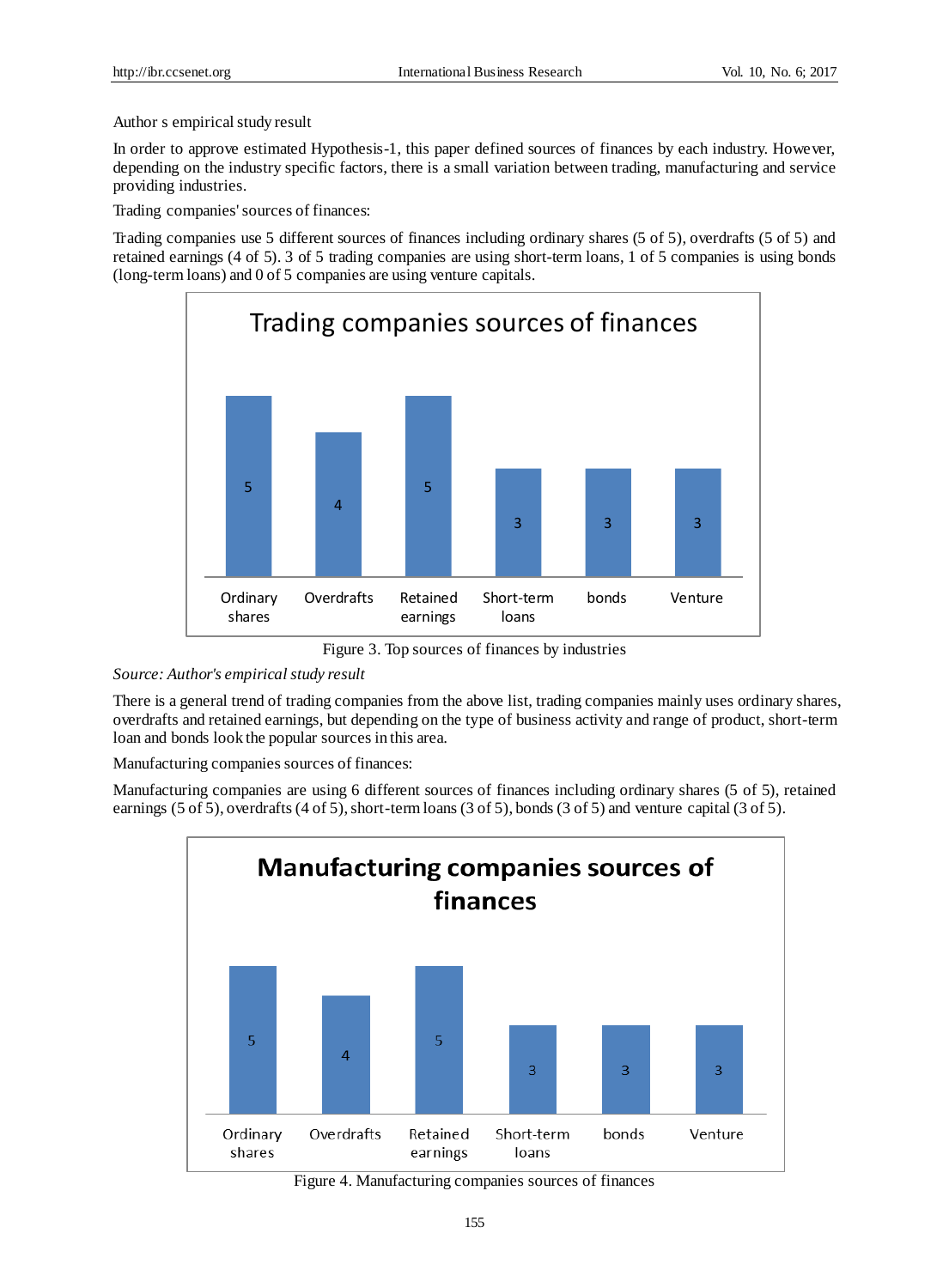# *Author's empirical study result*

Manufacturing companies' common sources of finances are defined by both of external and internal sources. Based on this observation study, manufacturing companies mainly use internal sources of finances including ordinary shares, retained earnings and overdrafts. And over 60% of selected manufacturing companies use external sources of finances thorough financial leverages such as bonds (long-term loans) and short term loans and venture capitals.

5.1.3 Service ProvidingCompanies' Sources of Finances

Service providing companies are also using 6 different sources of finances including ordinary shares (4 of 4), overdrafts (3 of 4), retained earnings (3 of 4), short-term loans (1 of 4), bonds (1 of 4) and venture capital (1 of 4).

# **Comparison of sources of finances between industries**

This paper shown a number of sources of finances by type of industries, but there is no difference on the number of sources of finances and all 3 type of industries including trading (5), manufacturing (5) and service providing (4) companies are all using 6 same type of sources of finances on their operation.

|                     |                        | Trading          | Manufacturing      | Service<br>providing |
|---------------------|------------------------|------------------|--------------------|----------------------|
| Equity finance      | Ordinary shares        | 5                | 5                  | 4                    |
| Short term          | Overdrafts             | 5                | 4                  | 3                    |
| Internal<br>sources | Retained earnings      | $\overline{4}$   | 5                  | 3                    |
| Short term          | Short-term loans       | 3                | 3                  | Ι.                   |
| Long term           | <b>Bonds</b>           | 1                | 3                  | л.                   |
| Venture capital     | Venture capital        | $\boldsymbol{0}$ | $\overline{\cdot}$ | T                    |
|                     | Using sources          | 18               | 23                 | 13                   |
|                     | <b>Total companies</b> | 30               | 30                 | 24                   |

Table 7. Comparison of sources of finances between industries

#### Source: Author's empirical study result

But, comparing with trading an service providing industries, manufacturing companies are using 6 types, 23 sources out of 30 that means who uses higher financial leverages on their activity. Trading industry uses much lower financial leverages from external sources and who mainly uses internal and short term sources. Trading companies uses 5 types, 18 sources out of 30 who mainly use internal sources of finances including ordinary shares, overdrafts and retained earnings.

# *5.2 Hypothesis-2: Sources of Finance Varies by Enterprise's Financial Performances*

In order to approve above Hypothesis, this paper analyzed financial performances of the selected 3 industries 14 companies based on financial statement of 2012-2014. Generally, financial performance analysis is the process of identifying the financial strengths and weaknesses of the firm, in order to evaluate financial condition and performance of the selected medium enterprises, this paper used financial ratio analysis that is one of the widely used and powerful tools.

This paper ratio analysis is classified into below 5 broad groups:

This paper calculated above stated financial performance analysis per each enterprise (based on the financial statement 2012-2014). But before calculating ratio analysis, this is calculated average basis on the 3 years data (But, in some cases, depending on the collected set of numbers, average is calculated by each year that means in case if only 2 years revenue are available, calculated 2 years average only).

Main reason for choose in average is in statistics, an average is defined as the number that measures the central tendency of a given set of numbers. So, in order to measure a central tendency this paper calculated averages per each set of numbers.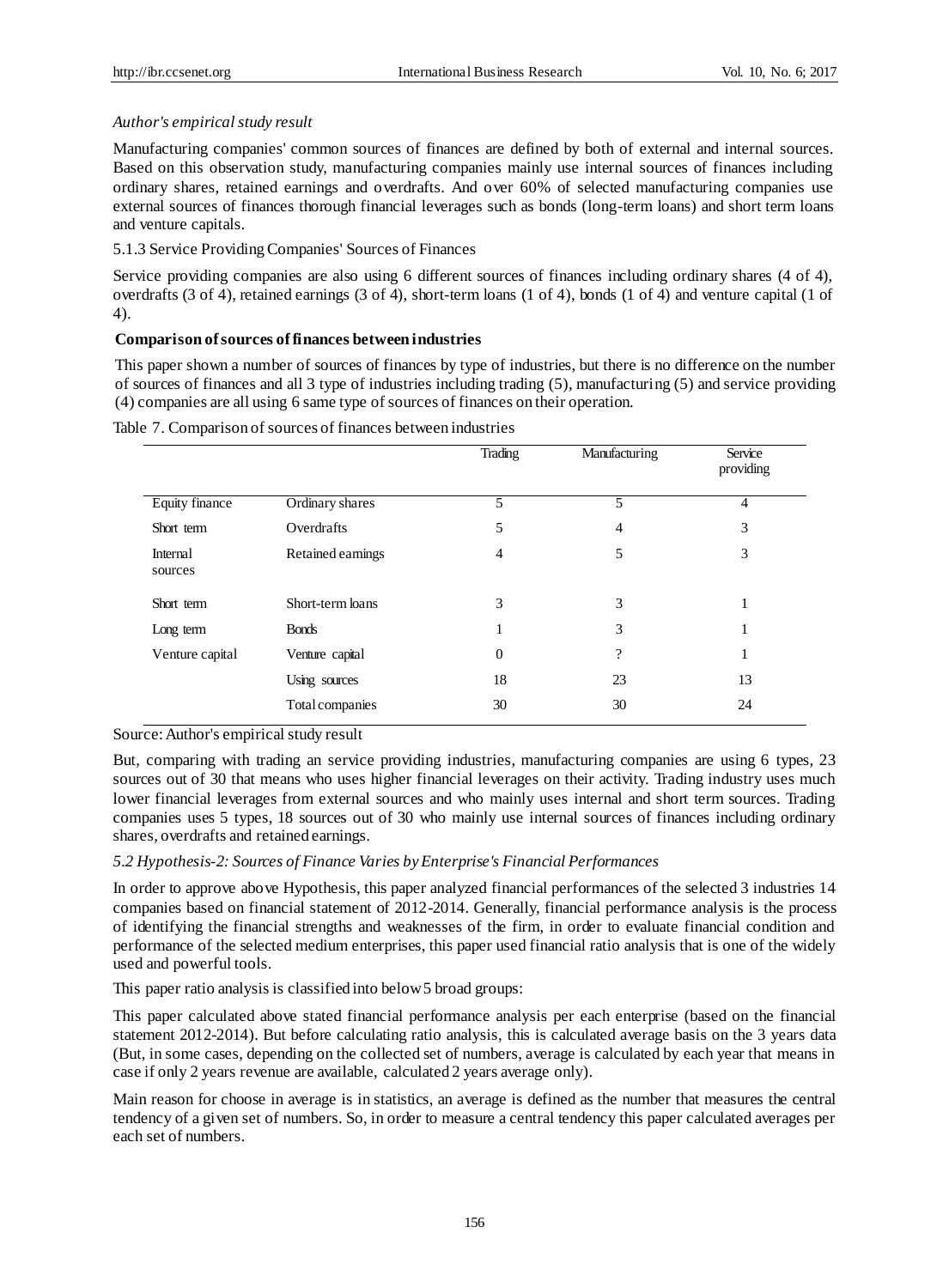| N <sub>0</sub> | Group                     | Ratio                              | Formula                                                                                        |                                                                                                                                                                                          |
|----------------|---------------------------|------------------------------------|------------------------------------------------------------------------------------------------|------------------------------------------------------------------------------------------------------------------------------------------------------------------------------------------|
|                |                           |                                    |                                                                                                | Description                                                                                                                                                                              |
| $\mathbf{1}$   | Liquidity                 | Current ratio                      | Current asset/current liabilities                                                              | Measures the amount of liquidity available to pay<br>for current liabilities                                                                                                             |
| $\overline{c}$ | Ratios                    | Quick (Acid<br>test) ratio         | Current<br>asset-inventory/current liabilities                                                 | Strong indicator of whether a firm has sufficient<br>short-term assets to cover its immediate<br>liabilities                                                                             |
| 3              |                           | Inventory<br>turnover ratio        | COGS/Average inventory                                                                         | Measures the amount of inventory needed to<br>support a given level of sales                                                                                                             |
| 4              |                           | Receivable<br>turnover ratio       | Sales/Average receivable                                                                       | Activity ratio measuring how efficiently a firm<br>uses its assets                                                                                                                       |
| 5              | Working<br>Capital Ratios | Payable<br>turnover ratio          | Cost of Goods Sold/Average<br>payables                                                         | Measures the speed with which a company pays<br>its suppliers.<br>An indicator of a company's liquidity that further                                                                     |
| 6              |                           | Cash ratio                         | Cash/current liability                                                                         | refines both the current ratio and the quick ratio<br>by measuring the amount of cash, cash<br>equivalents or invested funds there are in current<br>assets to cover current liabilities |
| 7              |                           | <b>Gross Profit</b><br>Margin      | (Sales - COGS) / Sales                                                                         | Shows revenues minus the cost of goods sold, as<br>a proportion of sales                                                                                                                 |
| 8              | Profitability             | Operating<br>Profit Margin         | (Sales COGS-Operating<br>Expenses) / Sales                                                     | A margin ratio used to measure a company's<br>pricing strategy and operating efficiency                                                                                                  |
| 9              | Ratios                    | Net Profit<br>Margin               | Net income-interest<br>expense-Foreign exchange rate<br>gains (losses)/sales                   | Calculates the amount of profit after taxes and all<br>expenses have been deducted from net sales                                                                                        |
| 10             |                           | Total asset<br>turnover            | Sales/Total assets                                                                             | The value of a company's sales or revenues<br>generated relative to the value of its assets                                                                                              |
| 11             | Solvency<br>Ratios        | Return on<br>Equity<br>(ROE)       | Net Income-Interest<br>expense-Foreign exchange rate<br>gains (losses)/Shareholder's<br>Equity | Shows company profit as a percentage of equity                                                                                                                                           |
| 12             |                           | Return on<br>Asset (ROA)           | Net profit/total asset                                                                         | Shows company profits as a percentage of fixed<br>assets and working capital                                                                                                             |
| 13             |                           | Debt ratio                         | Total assets-Total equity)/Total<br>assets                                                     | Shows the extent to which management is<br>willing to fund operations with debt, rather than<br>equity                                                                                   |
| 14             | Financial                 | <b>Times</b><br>Interest<br>Earned | EBIT/interest expense                                                                          | A metric used to measure a company's ability to<br>meet its debt obligations                                                                                                             |
| 15             | Leverage<br>Ratios        | Short-term<br>Debt Ratio           | Short term debt/Total asset                                                                    | Comprised of any debt incurred by a company<br>that is due within one year<br>A measurement representing the percentage of a                                                             |
| 16             |                           | Long-term<br>Debt Ratio            | Long term debt/Total asset                                                                     | corporation's assets that are financed with loans<br>and financial obligations lasting more than one<br>year                                                                             |

#### Table 8. Financial ratio analysis

In order to show an industry tendency it's also calculated

Mean (arithmetic mean are that helps to measures of central tendency)

 Standard deviation (STDEV) (a measure that is used to quantify the amount of variation or dispersion of a set of data values)

- Coefficient variation (CV) (Measure of the dispersion of data points in a data series around the mean)
- Standard error (SE) (standard deviation of the sampling distribution of a statistic)

5.2.1 Manufacturing Companies Financial Performance and Descriptive Analysis

Below table shows each manufacturing companies financial performance analysis. Selected 5 manufacturing companies produce different range of products and depending on the product range and business feature, general performance shows as below: There are general tendency that manufacturing companies have higher inventories and receivables, higher profit abilities and uses financial leverages (both of short and long-term debt sources).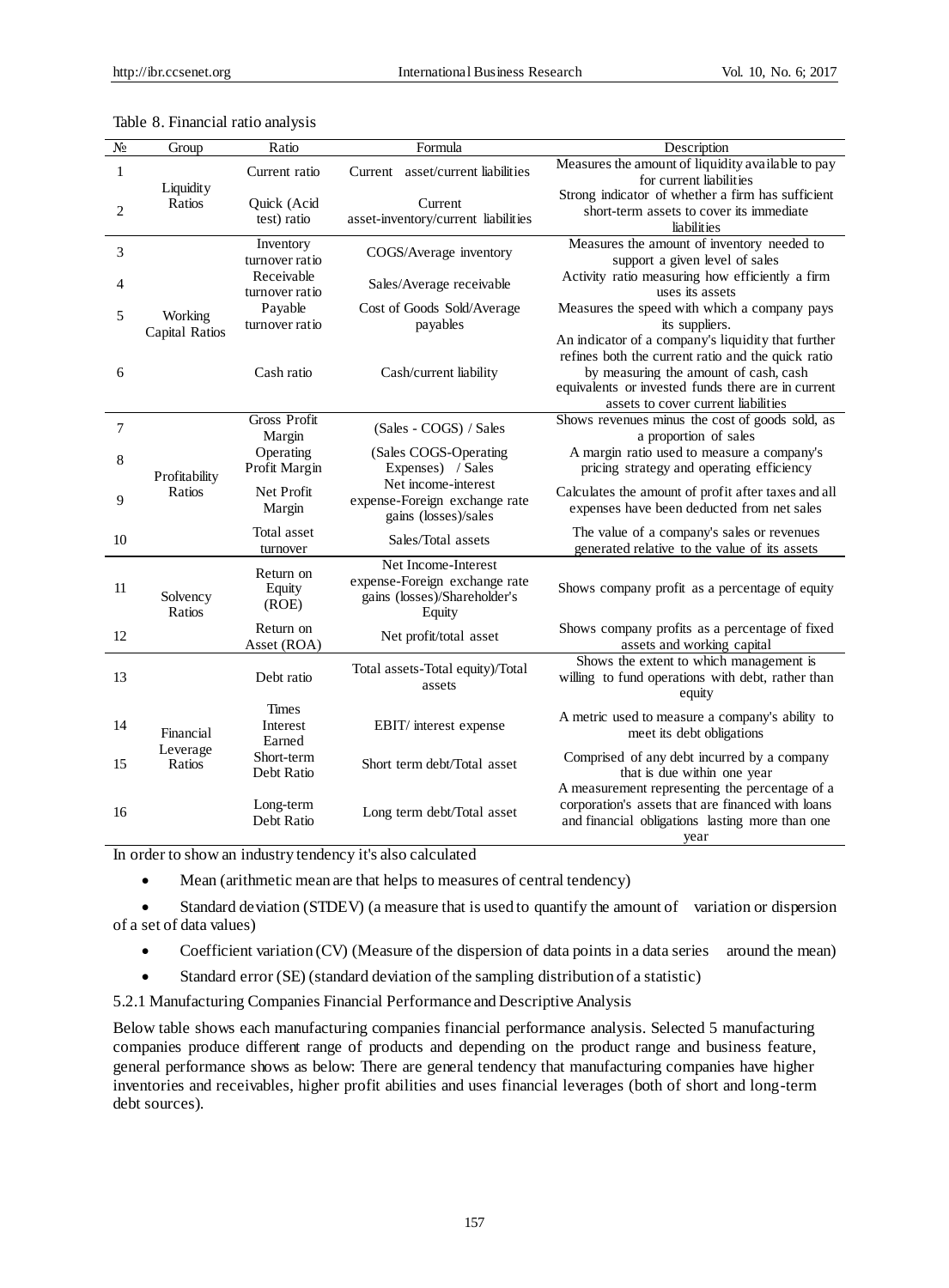|                |                              | Ml           | M <sub>2</sub> | M <sub>3</sub>                | M <sub>4</sub>          | M <sub>5</sub> |             |              |      |           |
|----------------|------------------------------|--------------|----------------|-------------------------------|-------------------------|----------------|-------------|--------------|------|-----------|
|                |                              | <b>RATIO</b> | <b>RATIO</b>   | <b>RATIO</b>                  | <b>RATIO</b>            | <b>RATIO</b>   | <b>MEAN</b> | <b>STDEV</b> | CV   | <b>SE</b> |
|                |                              |              |                |                               | <b>LIQUIDITY RATIOS</b> |                |             |              |      |           |
| $\mathbf{1}$   | Current ratio                | 1.42         | 1.93           | 0.88                          | 5,47                    | 3,41           | 2,6         | 1,85         | 71   | 0,83      |
| $\mathbf{2}$   | Quick (Acid test) ratio      | 0,69         | 1.59           | 0,50                          | 5,01                    | 0,88           | 1,7         | 1,88         | 109  | 0.84      |
|                |                              |              |                | <b>WORKING CAPITAL RATIOS</b> |                         |                |             |              |      |           |
| 3              | Inventory turnover           | 3.90         | 20,82          | 2,31                          | 16,55                   | 2,20           | 9,2         | 8,86         | 97   | 3,96      |
| $\overline{4}$ | Receivable<br>turnover ratio | 8.98         | 26,97          | 15,37                         | 19,52                   | 0,00           | 14,2        | 10,27        | 72   | 4,59      |
| 5              | Payable turnover ratio       | 12,47        | 27,67          | 6.72                          | 0.05                    | 0,00           | 9,4         | 11,47        | 122  | 5,13      |
| 6              | Cash ratio                   | 0,12         | 0,13           | 0,01                          | 1,84                    | 0.87           | 0.6         | 0,78         | 130  | 0,35      |
|                |                              |              |                | PROFIT ABILITY RATIOS         |                         |                |             |              |      |           |
| 7              | Gross Profit Margin          | 0.18         | 0.22           | 0,44                          | 0,18                    | 0,82           | 0.4         | 0,28         | 74   | 0,12      |
| 8              | Operating Profit Margin      | 0.03         | 0,21           | $-0.20$                       | 0,06                    | 0,28           | 0.1         | 0,18         | 246  | 0,08      |
| 9              | Net Profit Margin            | $-0.02$      | 0.21           | 0.00                          | 0.06                    | 0,21           | 0,1         | 0,11         | 122  | 0,05      |
| 10             | Total asset turnover         | 2,00         | 1,70           | 1,11                          | 0.91                    | 0,74           | 1,3         | 0.54         | 42   | 0.24      |
|                |                              |              |                | <b>SOLVENCY RATIOS</b>        |                         |                |             |              |      |           |
| 11             | Return on Equity (ROE)       | $-0.02$      | 0,43           | 0.08                          | 0.09                    | 0.37           | 0.2         | 0,20         | 104  | 0,09      |
| 12             | Return on Asset (ROA)        | $-0.02$      | 0,35           | 0.03                          | 0,06                    | 0,20           | 0.1         | 0,15         | 122  | 0,07      |
|                |                              |              |                | <b>FINANCIAL LEVERAGE</b>     |                         | <b>MTIOS</b>   |             |              |      |           |
| 13             | Debt ratio                   | 1,00         | 0.18           | 0.71                          | 0,47                    | 0.63           | 0.6         | 0,30         | 50   | 0.13      |
| 14             | Times Interest Earned        | $-0,21$      | 0.00           | 0.00                          | 0,00                    | 0,25           | 0,0         | 0,16         | 1861 | 0,07      |
| 15             | Short-term Debt Ratio        | 0.57         | 0,18           | 0.71                          | 0,10                    | 0,02           | 0,3         | 0,30         | 96   | 0,14      |
| 16             | Long-term Debt Ratio         | 1,28         | 0,00           | 0.00                          | 0,37                    | 0,60           | 0,4         | 0,53         | 117  | 0,24      |

#### Table 9. Manufacturing companies financial performance and descriptive analysis

5.2.2 Trading Companies' Financial Performance Analysis

The table below shows each trading company's financial performance analysis. Trading companies have a tendency that including higher inventory, higher total asset turnover and mainly use short term debt sources. Table 10. Trading companies' financial performance analysis

|    |                                                  | TI           | T <sub>2</sub> | T <sub>3</sub> | T <sub>4</sub>          | T <sub>5</sub> |             |              |           |            |  |  |
|----|--------------------------------------------------|--------------|----------------|----------------|-------------------------|----------------|-------------|--------------|-----------|------------|--|--|
|    |                                                  | <b>RATIO</b> | <b>RATIO</b>   | <b>RATIO</b>   | <b>RATIO</b>            | <b>RATIO</b>   | <b>MEAN</b> | <b>STDEV</b> | <b>CV</b> | SE.        |  |  |
|    |                                                  |              |                |                | <b>LIQUIDITY RATIOS</b> |                |             |              |           |            |  |  |
| 1  | Current ratio                                    | 0,83         | 0.99           | 2,38           | 0.55                    | 2,08           | 1,4         | 0,81         | 60        | 0.36       |  |  |
| 2. | Quick (Acid test) ratio                          | 0,32         | 0,17           | 121            | 0.40                    | 1.71           | 0,8         | 0,67         | 88        | 0,30       |  |  |
|    | <b>WORKING CAPITAL RATIOS</b>                    |              |                |                |                         |                |             |              |           |            |  |  |
| 3  | Inventory turnover<br>ratio                      | 3.59         | 1.99           | 1,85           | 2,37                    | 11,93          | 4.3         | 4,29         | 99        | 1,92       |  |  |
| 4  | Receivable turnover<br>ratio                     | 394,12       | 601,82         | 3,09           | 1,80                    | 9.59           | 202,1       | 279.93       | 139       | 125,1<br>9 |  |  |
| 5  | Payable turnover ratio                           | 3,19         | 1,72           | 0.43           | 1.03                    | 0,06           | 1,3         | 1,23         | 96        | 0,55       |  |  |
| 6  | Cash ratio                                       | 0,19         | 0,13           | 0,20           | 0,02                    | 0,07           | 0.1         | 0.08         | 64        | 0,04       |  |  |
|    | PROFIT ABILITY RATIOS                            |              |                |                |                         |                |             |              |           |            |  |  |
|    | Gross Profit Margin                              | 0,34         | 0,62           | 0,30           | 0.15                    | 0.24           | 0,3         | 0,18         | 53        | 0,08       |  |  |
|    | $\sim$ $\sim$ $\sim$ $\sim$ $\sim$ $\sim$ $\sim$ | $\mathbf{r}$ | $\cdots$       |                | $\cdots$                |                |             |              |           |            |  |  |

5.2.3 Service Providing Company's Financial Performance Analysis

The table below shows each service providing company's financial performance analysis and main features that have higher current and quick ratio, lower inventory and receivables and mainly have short-term debt sources.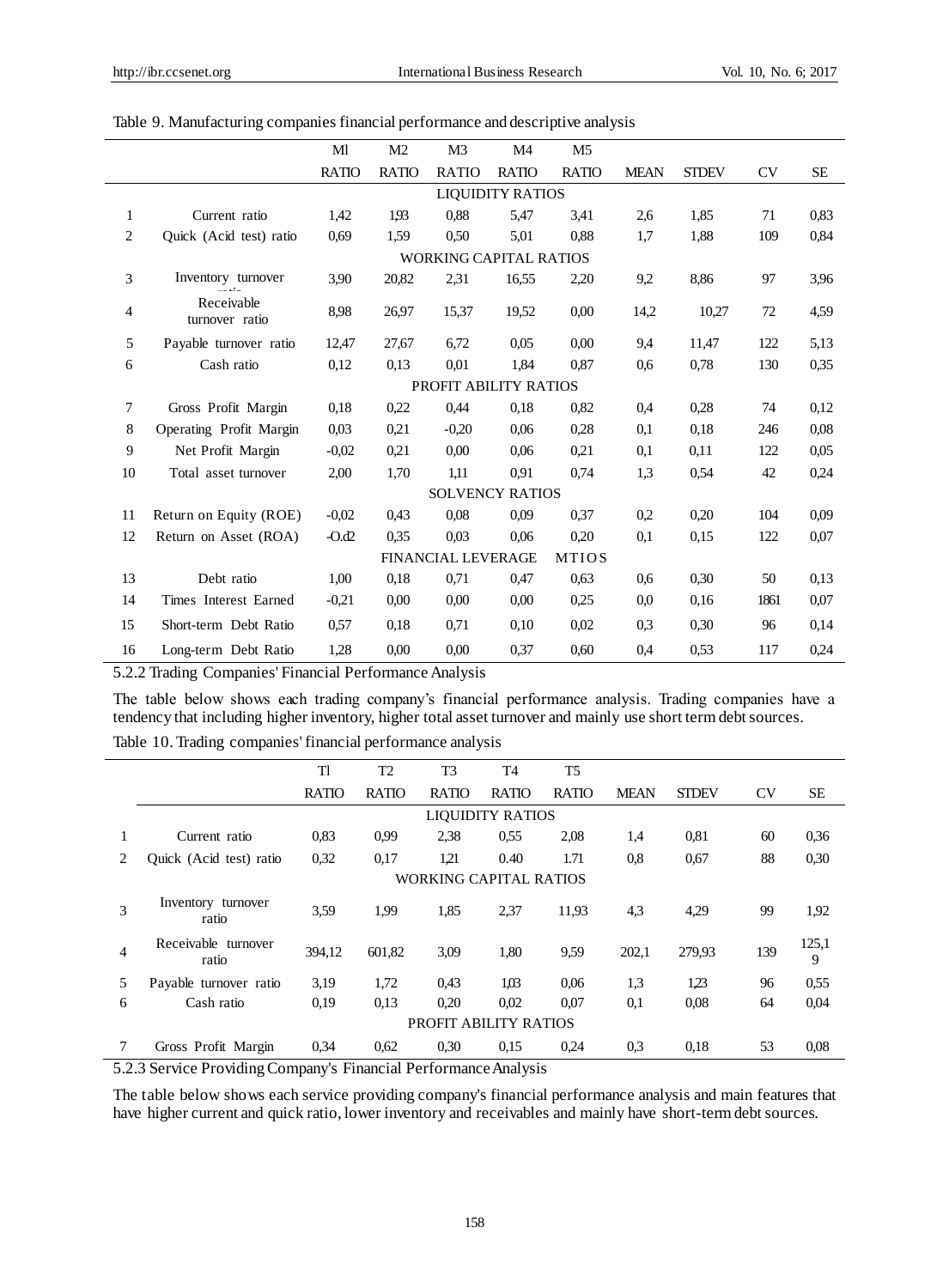|  |  |  | Table 11. Service providing company's financial performance analysis |  |
|--|--|--|----------------------------------------------------------------------|--|
|  |  |  |                                                                      |  |

|    |                           | <b>SI</b>        | S <sub>2</sub>         | S <sub>3</sub>   | <b>S4</b>    |             |              |        |           |
|----|---------------------------|------------------|------------------------|------------------|--------------|-------------|--------------|--------|-----------|
|    |                           | <b>RATIO</b>     | <b>RATIO</b>           | <b>RATIO</b>     | <b>RATIO</b> | <b>MEAN</b> | <b>STDEV</b> | CV     | <b>SE</b> |
|    |                           |                  | LIQUIDITY RATIOS       |                  |              |             |              |        |           |
| 1  | Current ratio             | 1,91             | 17,55                  | 0,74             | 10,70        | 7,7         | 7,91         | 102    | 3,96      |
| 2  | Quick (Acid test) ratio   | 1,59             | 10.32                  | 0.49             | 8.96         | 5,3         | 5,02         | 94     | 2,51      |
|    |                           |                  | WORKING CAPITAL RATIOS |                  |              |             |              |        |           |
| 3  | Inventory turnover ratio  | 11,46            | 1,95                   | 1.39             | 0.95         | 3,9         | 5,03         | 128    | 2,52      |
| 4  | Receivable turnover ratio | 2,97             | 10,09                  | 4.3 <sub>0</sub> | 1.30         | 4,7         | 3,82         | 82     | 1,91      |
| 5  | Payable turnover ratio    | 8,14             | 0.00                   | 0.59             | 0,42         | 2,3         | 3,91         | 171    | 1,95      |
| 6  | Cash ratio                | 0,02             | 4.06                   | 0,03             | 1,45         | 1.6         | 2,33         | 144    | 1.16      |
|    |                           |                  | PROFITA BILITY         | <b>RATIOS</b>    |              |             |              |        |           |
| 7  | Gross Profit Margin       | 0,17             | 0,72                   | 0,41             | 0.82         | 0,5         | 0,29         | 56     | 0.15      |
| 8  | Operating Profit Margin   | 0.06             | 0,31                   | $-0.73$          | 0.22         | 0,0         | 0.48         | 1315   | 0,24      |
| 9  | Net Profit Margin         | 0,07             | 0,32                   | $-0,78$          | 0,27         | 0,0         | 0.51         | 1710   | 0,26      |
| 10 | Total asset turnover      | 2,28             | 1,08                   | 0.26             | 0.37         | 1,0         | 0,93         | 93     | 0,47      |
|    |                           |                  | SOLVENCY RATIOS        |                  |              |             |              |        |           |
| 11 | Return on Equity (ROE)    | 0,30             | 0,31                   | $-2,17$          | 0.09         | $-0.4$      | 1,21         | $-329$ | 0,60      |
| 12 | Return on Asset (ROA)     | 0,19             | 0.34                   | $-0.27$          | 0.10         | 0,1         | 0.26         | 289    | 0.13      |
|    |                           | <b>FINANCIAL</b> |                        | LEVERAGE RATIOS  |              |             |              |        |           |
| Li | Debt ratio                | 0,52             | 0.02                   | 0.91             | 0.04         | 0.4         | 0,42         | 114    | 0,21      |
| 14 | Times Interest Earned     | 14,96            | 0.00                   | $-0.03$          | 0.00         | 3,7         | 7,48         | 200    | 3,74      |
| 15 | Short-term Debt Ratio     | 0,52             | 0,02                   | 0,44             | 0.04         | 0,3         | 0,26         | 102    | 0.13      |
| 16 | Long-term Debt Ratio      | 0.00             | 0.00                   | 0,47             | 0.00         | 0,1         | 0,23         | 200    | 0,12      |

*5.3 Hypothesis-3: Enterprise Capital Structure Varies with Type of Industries*

In order to approve, H-3, this paper defined an existing capital structures of the selected 3 industries 14 companies based on the 2014 financial statement data.

|  |  |  | Table 12. Manufacturing industry existing capital structures |
|--|--|--|--------------------------------------------------------------|
|  |  |  |                                                              |

| $D/E$ ratio<br>Debt | Ml      | M2   | М3   | $\mathbf{M}4$ | M5   | Average | <b>Median</b> |
|---------------------|---------|------|------|---------------|------|---------|---------------|
| Equity              | 1,00    | 0,18 | 0.71 | 0,47          | 0,63 | 0,60    | 0,63          |
|                     | 1,01    | 0,11 | 0.64 | 056           | 0,47 | 0,56    | 0,56          |
|                     | $-0.01$ | 0,89 | 036  | 0.44          | 0.53 | 0,44    | 0,44          |

Manufacturing industries existing capital structure showed by the mixture of 56% debt and 44% equity from the empirical study.

Table 13. Trading industry existing capital structures

| $DE$ ratio<br>Debt | m    | <b>TM</b><br>ے ۔ | T3   | T <sub>4</sub> | T5   | Average | Median |
|--------------------|------|------------------|------|----------------|------|---------|--------|
| Equity             | 64%  | 66%              | 40%  | 110%           | 48%  | 0,66    | 0,64   |
|                    | 0.69 | 0.66             | 0.42 | 1.10           | 0.48 | 0.67    | 0.66   |
|                    | 031  | 034              | 0.58 | $-0.10$        | 0.52 | 0,33    | 034    |

Source: Author's empirical study result

Trading industries existing capital structure showed by the mixture **of** 67% debt and 33% equity from the empirical study.

Table 14. Service providing industry existing capital structures

| $D/E$ ratio<br>Debt | SI   | S2   | S3      | S <sub>4</sub> | Average | Median |
|---------------------|------|------|---------|----------------|---------|--------|
| Equity              | 52%  | 2%   | 91%     | 4%             | 037     | 0,28   |
|                     | 0,52 | 002  | 122     | 0,04           | 0,45    | 0,28   |
|                     | 0,48 | 0.98 | $-0.22$ | 0.96           | 0,55    | 0,72   |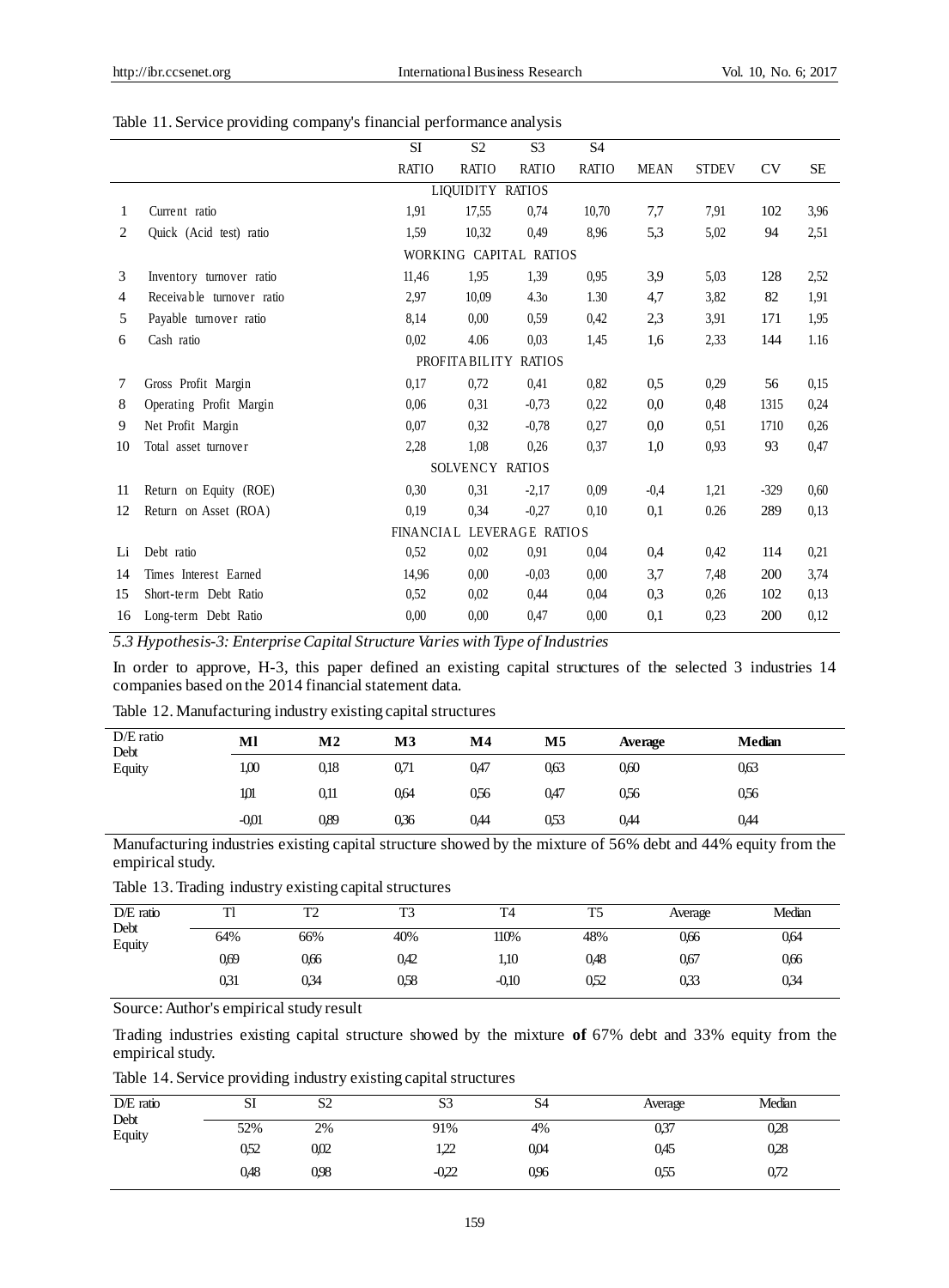Service providing industries existing capital structure shown by mixture of 45% debt and 55% equity from this empirical study.

#### *5.4 Hypothesis-4: Capital Structure Varies by Type of Ownership*

In order to approve above Hypothesis, this paper obtained 13 industries financial statements and historical prices of securities from 2012-2014 from MSE. Selected 13 companies categorized into manufacturing (5), trading (3) and service providing (5) are classified into I and II classifications by MSE and calculate each industry beta and debt-to-equity ratios. Industry beta is used to calculate cost of equity by Capital Asset Pricing Model (CAPM) model and therefore than can be used for scenario analysis to define an optimal capital structure by industries. Debt-to-equity ratio is used to define an existing capital structure of public listed companies and therefore help to make comparison between Limited Liability Company and public listed companies.

#### **Mongolian Stock Exchange**

Mongolian Stock Exchange (MSE) located in Ulaanbaatar, is Mongolia's sole stock exchange. It was established in January 1991 by the decree of the Mongolian Government to privatize state-owned assets. As of 24 April, 2016 there are 235 companies are listed at the MSE and categorized into I classification - 1, II classification - 86, III classification - 148.

#### Table 15. Mongolian Stock Exchange

| 1 classification                             | 11 classification                                                                                                           | <b>III</b> classification |
|----------------------------------------------|-----------------------------------------------------------------------------------------------------------------------------|---------------------------|
|                                              | Classification have companies who Classification mainly consists of small Classification includes <b>higher</b> risky small |                           |
| introduced<br>corporate                      | governance and medium-size <b>enterprises</b> who trade and medium enterprises and 100%                                     |                           |
|                                              | principles and market capitalization is securities constantly at the MSE and market state-owned companies or on-hold        |                           |
|                                              | more than 10.0 billion MNT and public value of is more 0.5 billion MNT and less companies at the securities market by       |                           |
|                                              | ownership is more than 25% with high than 2 years stable business activities. Financial regulatory Committee.               |                           |
| liquidity, prestigious and profit abilities. |                                                                                                                             |                           |

# **1 company 86 companies 148 companies**

In order to see public listed companies existing capital structures this paper selected below 13 companies on manufacturing, trading and service providing industries.

#### *5.5 Hypothesis-5: Optimal Capital Structure Varies by Type of Industries*

As stated in the H-3, this paper defined an existing capital structure by 14 enterprises and 3 industries. This Hypothesis is assumed an optimal capital structure for selected manufacturing, trading and service providing industries. So, in order to approve H-5, this paper calculated each industries optimal capital structures by scenario analysis assumption.

Before assuming an optimal capital structure of the industries, this paper defined a range of assumption based on the confidence interval that is a type of interval estimate of a population parameter.

|  |  |  |  | Table 16. Scenario analysis range assumption by confidence interval |
|--|--|--|--|---------------------------------------------------------------------|
|  |  |  |  |                                                                     |

| MANUFACTURING COMPANIES  |                  |                  |                |                |                |           |           |              |              |         |                  |                  |
|--------------------------|------------------|------------------|----------------|----------------|----------------|-----------|-----------|--------------|--------------|---------|------------------|------------------|
|                          | Ml               | M <sub>2</sub>   | M <sub>3</sub> | M4             | M5             | Mean      | <b>SD</b> | <b>SE</b>    | $/ -1.96*SE$ | 1.96*SE |                  | Assumption range |
|                          | 1,00             | 0,18             | 0.71           | 0,47           | 0.63           |           |           |              |              |         |                  |                  |
| $D/E$ ratio              | 1,01             | 0,11             | 0.64           | 0.56           | 0.47           | 0.56      | 0,33      | 0,15         | 0,27         | 0,84    | 25,00            | 85,00            |
| Debt<br>Equity           | $-0.01$          | 0.89             | 0,36           | 0.44           | 0.53           | 0.44      | 0,33      | 0,15         | 0,16         | 0,73    | 15,00            | 75,00            |
| <b>TRADING COMPANIES</b> |                  |                  |                |                |                |           |           |              |              |         |                  |                  |
|                          | Tl               | T <sub>2</sub>   | T <sub>3</sub> | T4             | T <sub>5</sub> | Mean      | <b>SD</b> | <b>SE</b>    | $/ -1.96*SE$ | 1.96*SE |                  | Assumption range |
|                          | 64%              | 66               | 40%            | 110%           | 48%            |           |           |              |              |         |                  |                  |
| $D/E$ ratio              | 069              | 0.66             | 0.42           | 1,10           | 0.48           | 0,67      | 0.27      | 0,12         | 0.44         | 0.91    | 40,00            | 95,00            |
| Debt<br>Equity           | 0.31             | 0.34             | 0.58           | $-0.1$         | 0.52           | 033       | 0.27      | 0.12         | 0.09         | 0.56    | 0.05             | 0.6              |
| <b>SERVICE</b>           | <b>PROVIDING</b> | <b>COMPANIES</b> |                |                |                |           |           |              |              |         |                  |                  |
|                          | S1               | S <sub>2</sub>   | S <sub>3</sub> | S <sub>4</sub> | Mean           | <b>SD</b> | <b>SE</b> | $/ -1.96*SE$ | 1.96*SE      |         | Assumption range |                  |
|                          | 52%              | 2%               | 91%            | 4%             |                |           |           |              |              |         |                  |                  |
| $D/E$ ratio              | 0.52             | 0.02             | 1.22           | 0.04           | 0.45           | 0.56      | 0.28      | $-4.55$      | 38.11        |         | $\mathbf{0}$     | 40               |
| DebtEquity               | 0.48             | 0.98             | 0.22           | 0.96           | 0.55           | 0.56      | 0.28      | 54.37        | 99.02        |         | 55               | 100              |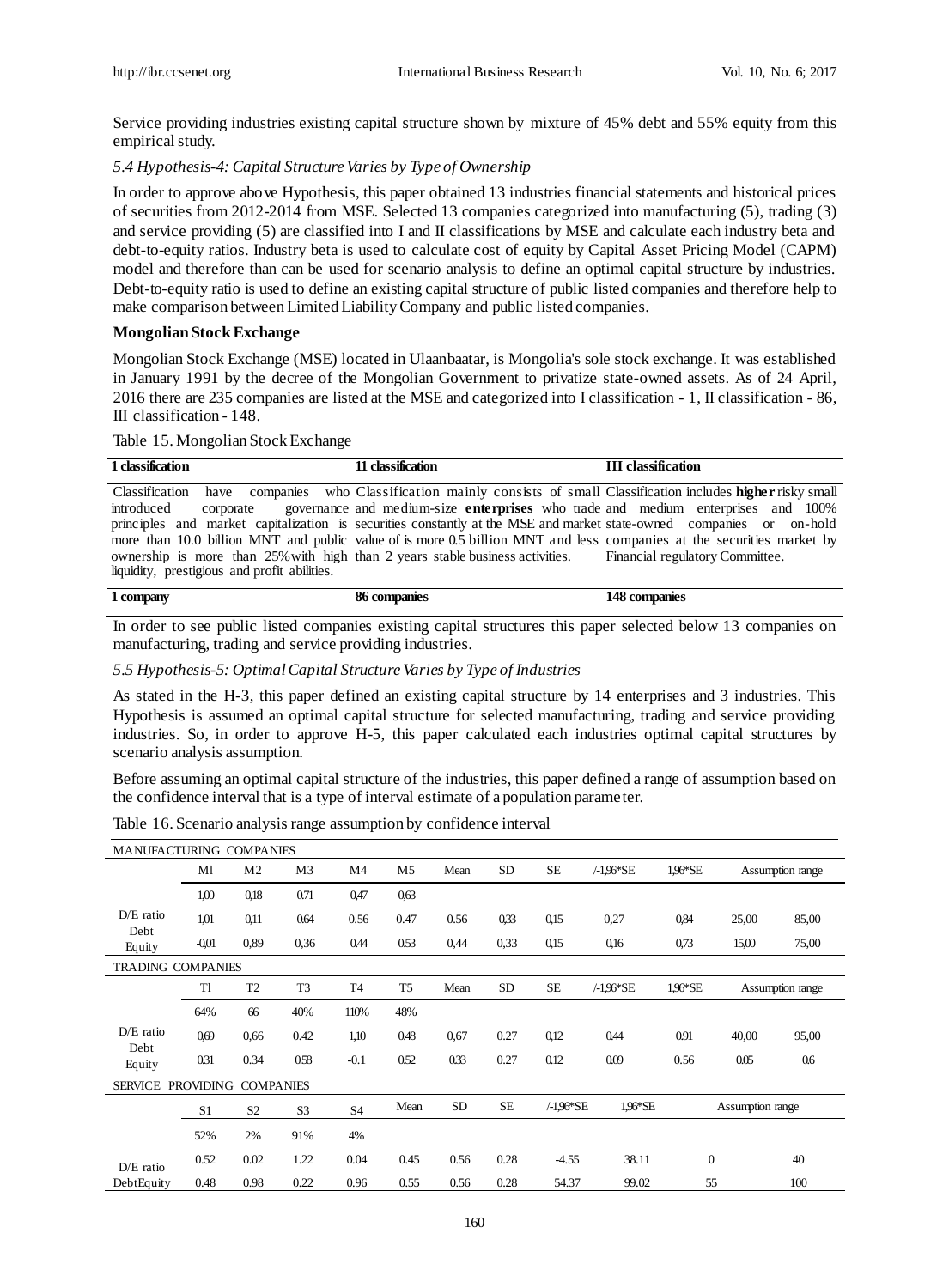The capital structure analysis will use the cost of capital approach that considers cost of debt and cost of equity. Then the weighted average cost of capital will be calculated which will affect the value of the firm calculation. The optimal capital structure analysis will be done by using scenario analysis. This method provides several possible scenarios in cost of debt and equity calculation.

In order to calculate a cost of equity, this paper calculated industry beta by all of manufacturing, trading and service providing industries. Beta is a measure of the volatility, or systematic risk, of a security or a portfolio in comparison to the market as a whole. Beta is used in the capital asset pricing model (CAPM), a model that calculates the expected return of an asset based on its beta and expected market returns.

### **6. Conclusion and Recommendations**

# *6.1 Conclusion*

In this analysis, I explored external and internal sources of finance for selected 3 industries 14 companies and defined its existing capital structure and optimal structure. Below are conclusions for each Hypothesis:

# 6.1.1 Hypothesis-1 Conclusion

Based on H-l analyses, sources of finance don't vary by industries on an empirical study. However, depending on the certain industry and its features, proportion of sources of finances varies by industries. Based on the empirical study, ordinary shares, overdrafts and retained earnings are listed on the TOP-3 sources of trading, manufacturing and service providing industries.

# Table 17. Hypothesis-1 conclusion

|                  |                      | TOP-3<br>source | Trading | Manufacturing | Service<br>providing |
|------------------|----------------------|-----------------|---------|---------------|----------------------|
| Equity finance   | Ordinary shares      | TOP-1<br>source | 5       | 5             | 4                    |
| Short term       | Overdrafts           | TOP-2<br>source | 5       | 4             | 3                    |
| Internal sources | Retained<br>earnings | TOP-3<br>source | 4       | 5             | 3                    |

Source: Author's empirical study result

# 6.1.2 Hypothesis-2 Conclusion

After this financial performance analysis and overall ranking, service providing industry is still listed at No-1 who uses equity finance, short-term debt and retained earnings. But, all 3 industries equally use above stated financial sources that doesn't vary by industries.

| <b>Manufacturing</b> | <b>Total</b><br>scores | <b>Ranking</b> | <b>Trading</b> | <b>Total</b><br>scores | <b>Ranking</b> | <b>Service</b><br>providing | <b>Total</b><br>scores | <b>Ranking</b> |
|----------------------|------------------------|----------------|----------------|------------------------|----------------|-----------------------------|------------------------|----------------|
| Ml                   | 152,5                  | 11             | Tl             | 124                    | 9              | <b>SI</b>                   | 99,5                   | 6              |
| M <sub>2</sub>       | 85,5                   | $\overline{c}$ | T <sub>2</sub> | 129                    | 10             | S <sub>2</sub>              | 78                     |                |
| M <sub>3</sub>       | 153,5                  | 12             | T <sub>3</sub> | 115,5                  | 7              | S <sub>3</sub>              | 176                    | 14             |
| M4                   | 118,5                  | 8              | T <sub>4</sub> | 170,5                  | 13             | S <sub>4</sub>              | 87                     | $\overline{4}$ |
| M <sub>5</sub>       | 92                     | 5              | T5             | 86,5                   | 3              |                             |                        |                |
|                      | 602                    | 38             |                | 625,5                  | 42             |                             | 440.5                  | 25             |
|                      | 2                      |                |                | 3                      |                |                             | 1                      |                |

Table 18. Total ranking scores by type of industries

Source: Author's empirical study result

Well performing enterprises using internal sources of finances including ordinary shares and retained earnings and higher percent of shareholders equity in their capital structures.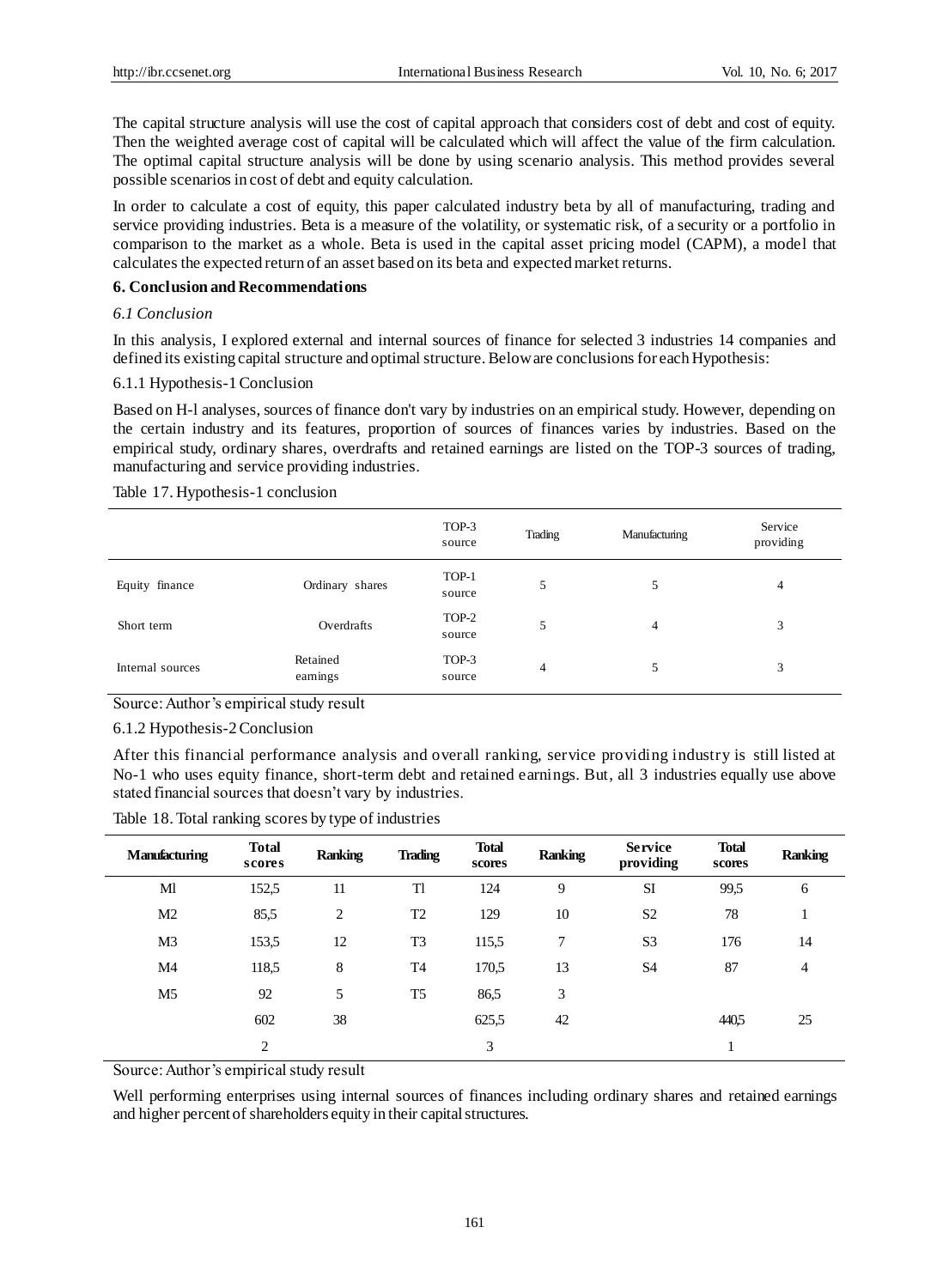# 6.1.3 Hypothesis-3 Conclusion

Table 19. Existing capital structure varies by type

|               | Manufacturing industry<br>average |               | Trading industry average |               | Servicing industry average |               |
|---------------|-----------------------------------|---------------|--------------------------|---------------|----------------------------|---------------|
| D/E           | Capital Structure                 |               | Capital Structure        |               | Capital Structure          |               |
| ratio<br>Debt | Average                           | <b>Median</b> | Average                  | <b>Median</b> | Average                    | <b>Median</b> |
| Equity        | 0,60                              | 0.63          | 0.66                     | 0.64          | 037                        | 0.28          |
|               | 0.56                              | 0.56          | 0.67                     | 0.66          | 0.45                       | 0.28          |
|               | 0,44                              | 0,44          | 033                      | 034           | 055                        | 0.72          |

Source: Author's empirical study result

Based on the above existing capital structures, this paper can approve capital structure varies by industries.

# 6.1.4 Hypothesis-4 Conclusion

Table 20.Industry average of capital structures

(Limited Liability Company VS public listed company)

|        | Manufacturing<br>companies | Trading<br>companies | Service<br>companies | Manufacturing<br>companies | Trading<br>companies | Service<br>companies |  |  |
|--------|----------------------------|----------------------|----------------------|----------------------------|----------------------|----------------------|--|--|
|        | Limited liability company  |                      |                      | Public listed company      |                      |                      |  |  |
| Debt   | 56%                        | 67%                  | 45%                  | 74.1 %                     | 30%                  | 16.9%                |  |  |
| Equity | 44%                        | 33%                  | 55%                  | 25.9%                      | 70%                  | 83.1 %               |  |  |

*Source: Author's empirical study result*

In along with the above stated analysis and studies, capital structure varies by type of ownerships. Manufacturing enterprises mainly have higher percentage of debt financing, because of its industry features. Limited liability trading companies mainly using higher percent of debts financings.

# 6.1.5 Hypothesis-5 Conclusion

Based on the result of scenario analysis assumption, optimal capital structure shows by below matrix (minimum WACC and max company value);

#### Stucture-1: Preferably equity financing

Stucture-2: Debt/Equity proportion is (range between 11/89 and 85/15) - WACC is below with expected rate of return

#### *6.2 Recommendations*

Based on this paper empirical study, here are some recommendations related to the sources of finances and capital structures.

- 1. All of Mongolian trading, manufacturing and service providing companies use 6 types of sources (mainly external). So, companies need to learn well about sources of finances and how to increase their financial resources' types
- 2. Cost of equity is getting lower or equal with cost of equity on the Mongolian case.
- 3. Most selected companies are using short-term sources of finances and companies need to define their long term financial strategy/planning and investments.
- 4. Majority of selected industries (manufacturing, trading) have higher amount of working capitals and companies need to improve their working capital management efficiency. Because, WCM initiatives release working capital and increase liquidity that can be used for strategic investments or the reduction of debt. In addition, profitability is enhanced due to an efficiency improvement within the processes and a reduction in cost of capital.
- 5. Selected companies and industries need to define their optimal capital structure based on the existing capital structure. In that case they can increase their value of the company and profits.